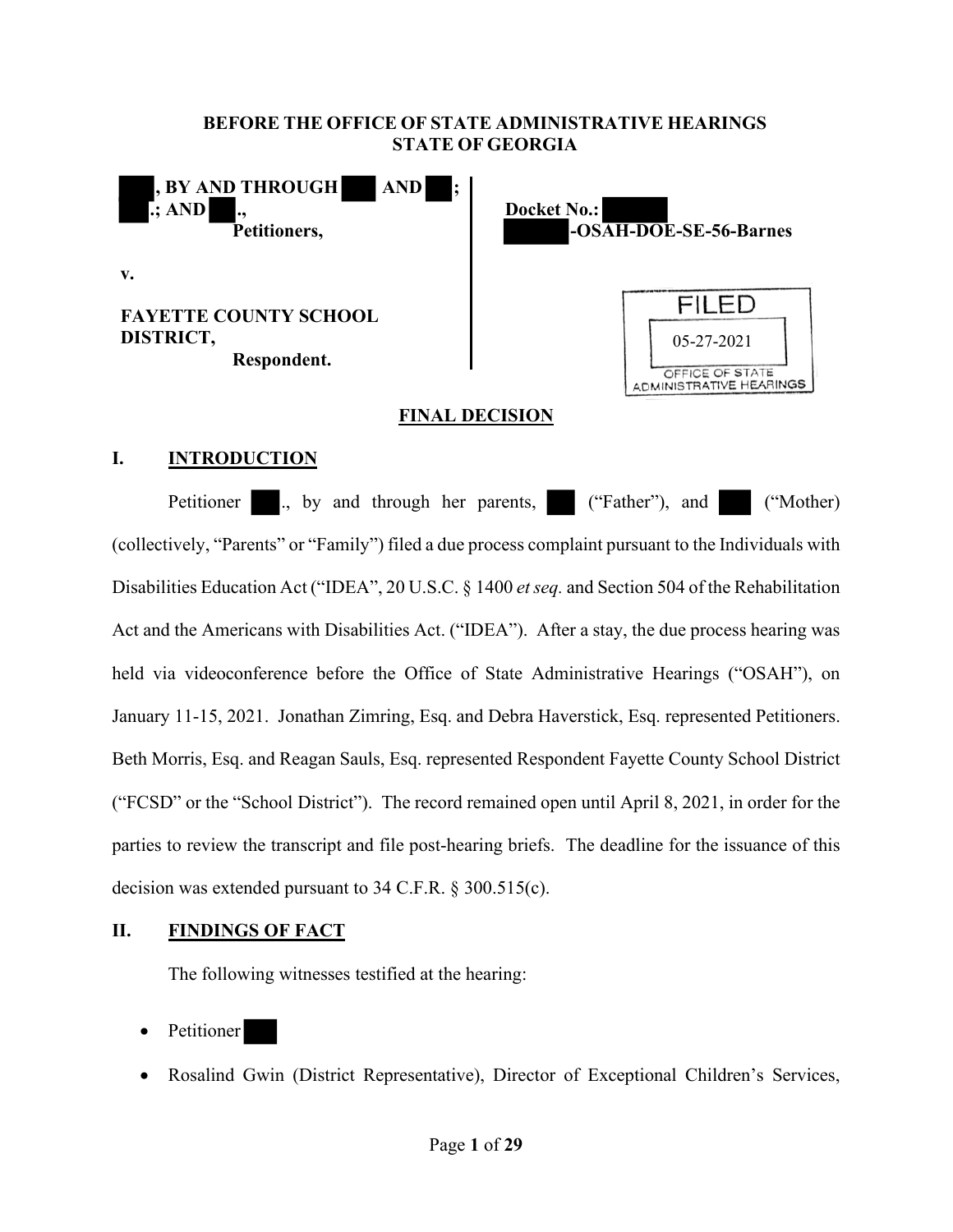**FCSD** 

- Leslie Stuart, Psy.D., Clinical Psychologist
- Jessica Smith, School Psychologist, FCSD
- Warren Walter, PhD., Pediatric Neuropsychologist
- Michelle Deutscher, Licensed Occupational Therapist
- Petitioner , Father of
- Amy Zaring, Director, Woodward Academy Transition Learning Support Program
- Petitioner, Mother of
- Karrie Palmer Former Fourth Grade Teacher, Elementary School
- Nicole Watson, Third-Grade Teacher at Elementary School
- Marcie Dickerson, Special Education Lead Teacher, FCSD
- Stacey Patterson, School Counselor, Elementary School
- Erin Yocom, Assistant Principal, Elementary School
- Virginia Lauden, K-5 Early Intervention Program ("EIP") Teacher, Elementary School
- Stacy Croft, Coordinator, School Psychology Department, FCSD
- Sheila Autry, Instructional Support Teacher for the Exceptional Children's Services Department, FCSD
- Beth Huber, Coordinator, Exceptional Children's Services Department, FCSD

From their testimony and other admissible evidence, the undersigned makes the following findings of fact:

1.

At the time the due process request was filed in this matter, Petitioner was a 10-year-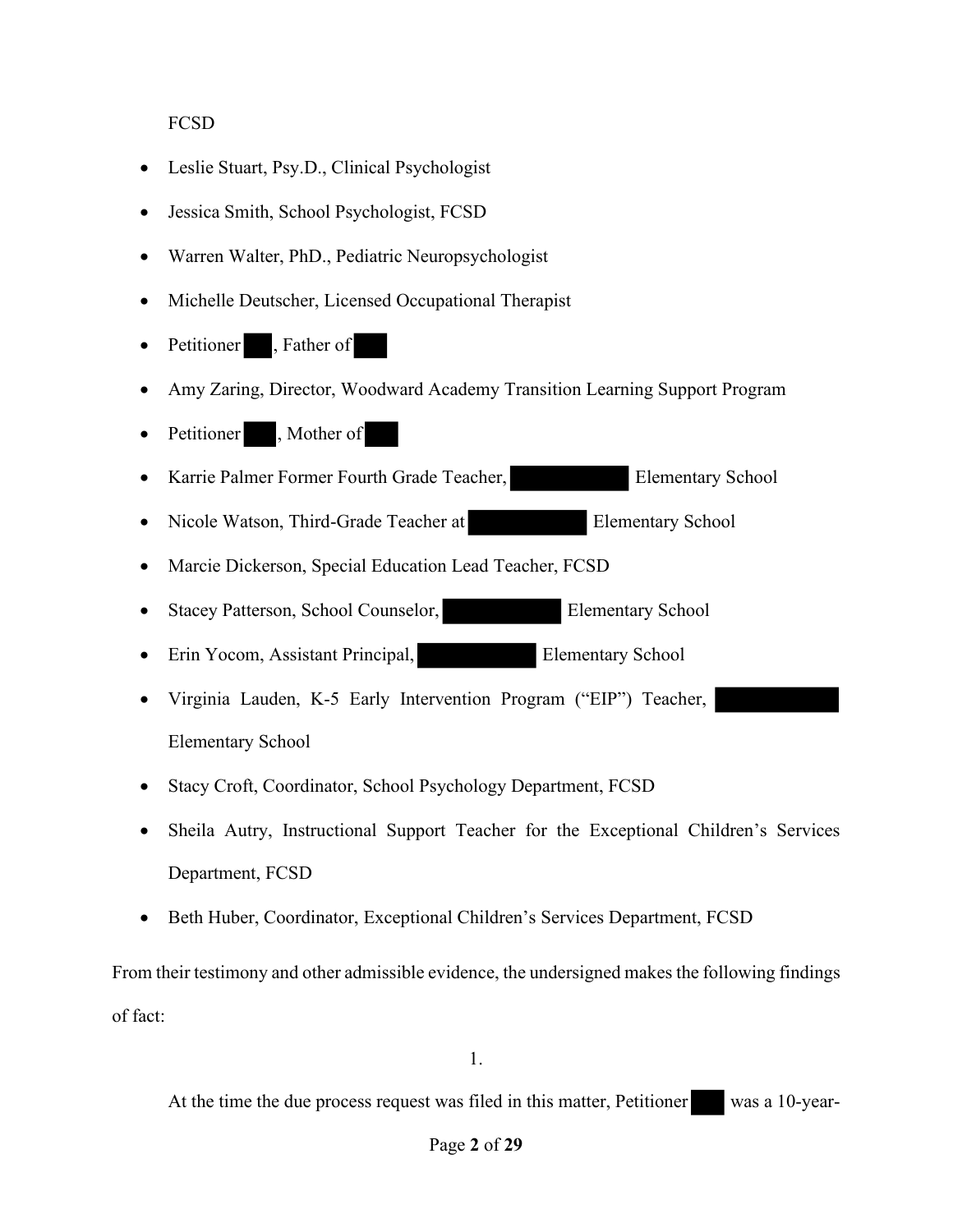old student entering the fifth grade at Elementary School in Fayette County School District. Tr. 49:1, 7-15; 70:1, 3-5.

2.

is 12 years old and resides in Fayette County, Georgia with her mother, , father, ., and brothers. Tr. 45, 547-48, 723. . attended Elementary School in FCSD through fourth grade. In the summer of 2019, <sup>3</sup> 's parents withdrew from FCSD and enrolled her at Woodward Academy, a private school. Tr. 49:1, 7-15. From as early as kindergarten, struggled learning to read. Tr. 51, 737. She has faced difficulties with reading fluency, math fluency and computation, and written expression, including spelling, punctuation, and capitalization. Tr. 193-96, 361-62, 407-08, 876; Ex. P-61 at 6-8.

3.

 has been diagnosed with dyslexia, dysgraphia, and dyscalculia. Tr. 88, 202-03. Dyslexia is a neurobiological disorder characterized by difficulties with accurate and/or fluent word recognition and poor spelling and decoding abilities, typically resulting from a deficit in the phonological component of language. Tr. 155-56, 167. Students with dyslexia struggle to learn letters and letter sounds. They also face difficulty with recognition and memorization of sight words as well as spelling and sound-symbol relationships. Tr. 158. Dysgraphia impacts written expression, affecting grammar, spelling, punctuation, and capitalization. It may also have a motor component that impacts letter and word spacing, penmanship, and legibility. Tr. 168. Dyscalculia manifests as similar weaknesses in math on a processing level, including difficulties with visualspatial skills, visual-motor integration, and number sense in conceptualization. Tr. 168-69.



began to struggle with reading in kindergarten, and FCSD provided her an Early

4.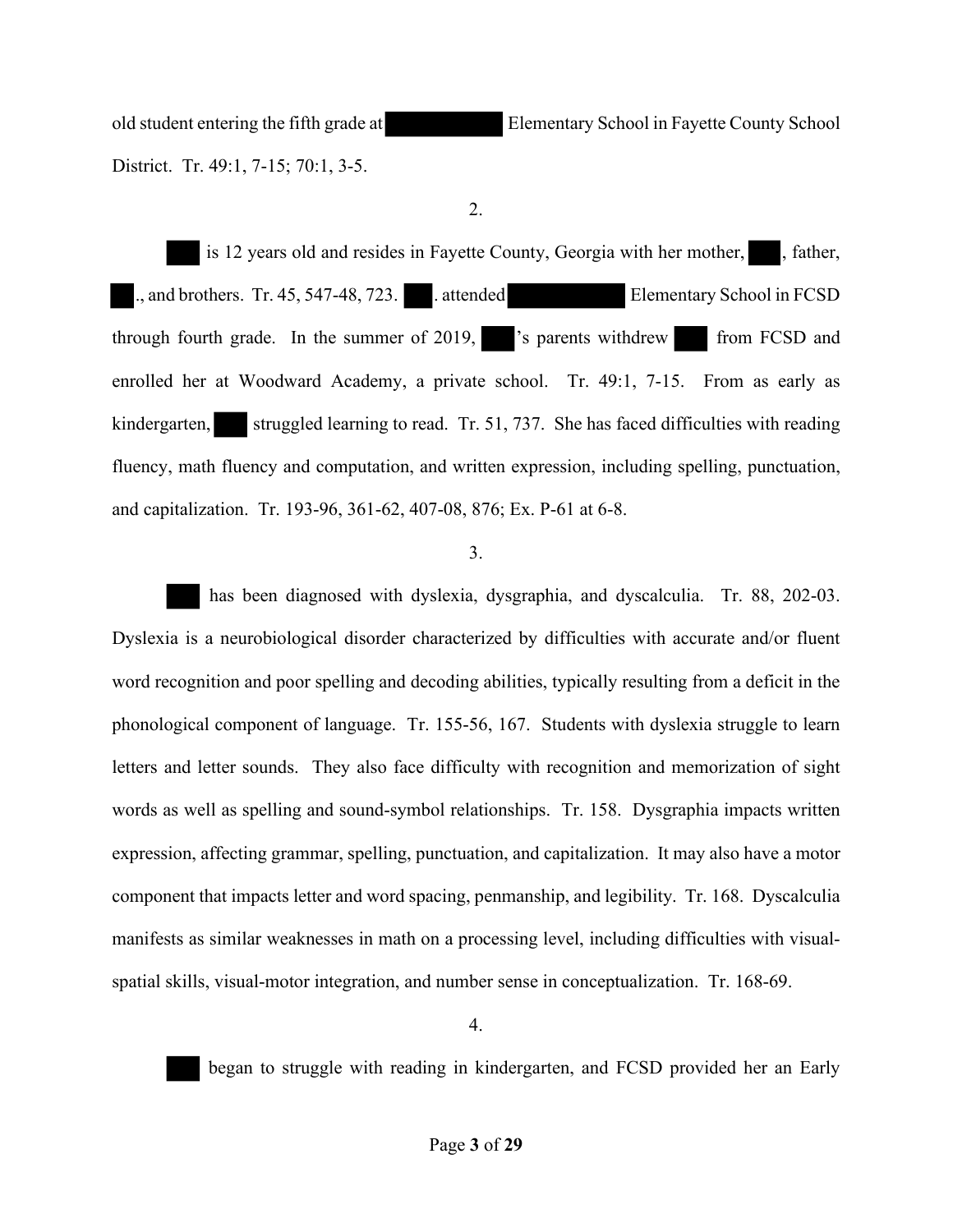Intervention Program (EIP) in reading beginning in first grade. Tr. 51, 726-27, 737, 1133, 1396. Despite the EIP, continued to struggle with reading fluency. Reading fluency is a component of academic fluency that measures the speed and accuracy of an individual's reading. Tr. 441. During the 2016-2017 school year when was in the second grade, requested an evaluation for special education service for , and a comprehensive evaluation was completed. Tr. 965, 1396, 1301; Ex. P-58.

# **2016 - 2017**

5.

FCSD psychologist Jessica Smith evaluated in Fall 2016. Tr. 109; Ex. P-58. She reported that had a Crystallized Intelligence score on the Differential Ability Scales-2nd Ed. (DAS-II) of 129, in the 97th percentile, which was in the upper end of the "superior" range. full-scale General Conceptual Ability (GCA) score was 111, which was in the 77th percentile. Tr. 184, 264; Ex. P-58 at 3-6. In contrast, 's scores on formal achievement measures were below average, including percentile rankings on the Woodcock Johnson-IV Achievement (WJ-IV ACH) tests that included:

- Letter Word Identification 10th percentile
- Basic Reading Skills 22nd percentile
- Passage Comprehension 17th percentile
- Reading Comprehension 23rd percentile
- Oral Reading 14th percentile
- Sentence Reading Fluency 12th percentile
- Reading Fluency  $-10$ th percentile
- Calculation  $-22$ nd percentile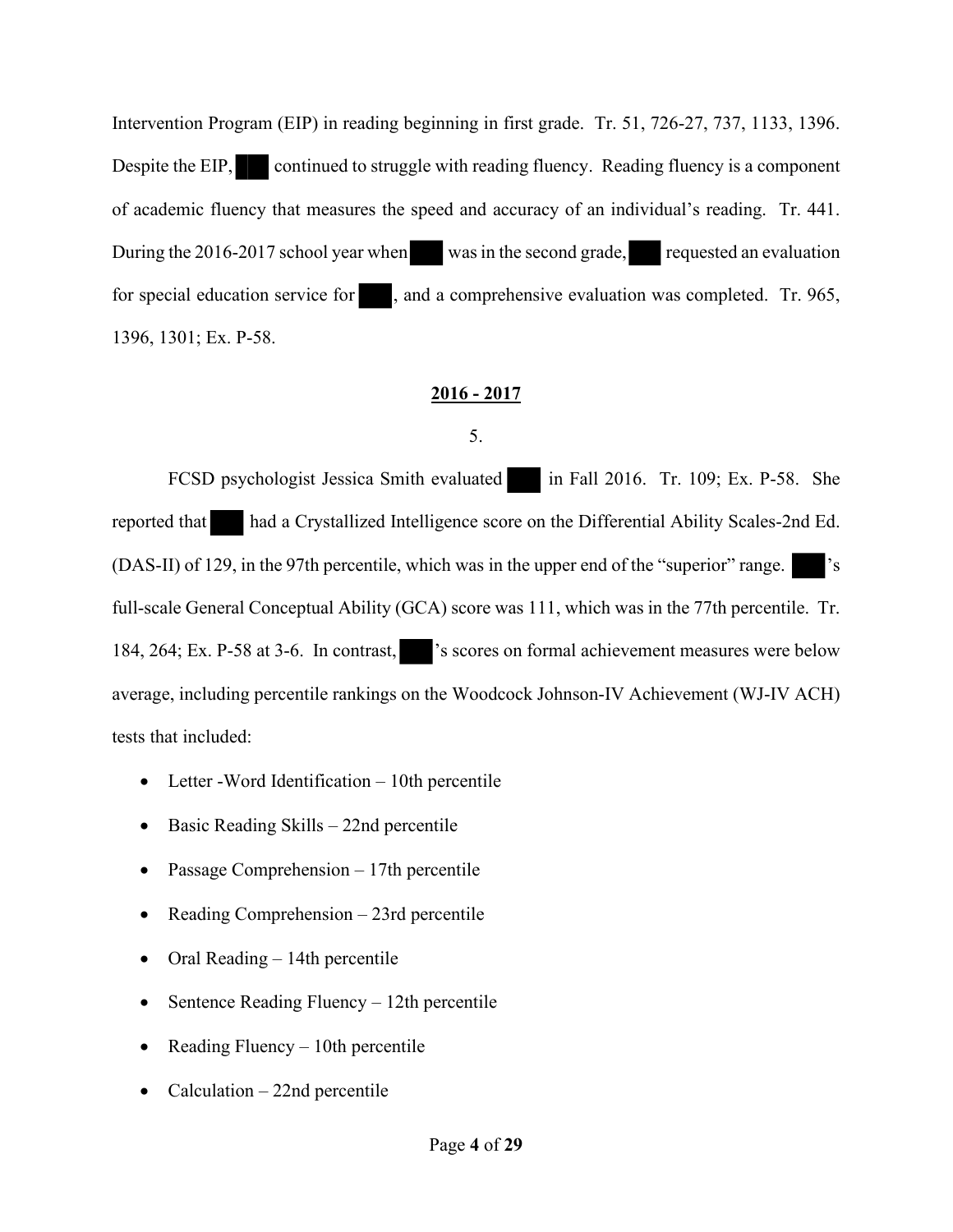- Spelling  $-17$ th percentile, and
- Written Language 25th percentile.

Ex. P-58 at 10-12.

6.

Though achieving "A" and "B" grades in all subjects,  $\blacksquare$  's oral reading fluency scores on the Dynamic Indicators of Basic Early Literacy ("DIBELS") assessment were in the "at-risk" range. Testing of "essential orthographic skills necessary for reading and writing" found to be "below average" on several measures. Ex. P-58 at 2, 6-7. Ms. Smith determined that the "below average" combined phonological processing deficits indicated that was among students "at greatest risk of reading problems." Ex. P-58 at 7-8. Typically, a child who is not a fluent reader has difficulty retrieving words and must decode every word, leading to a slower reading pace and higher potential for errors. Tr. 159, 1137, 1244-45. Ms. Smith recommended that receive "specialized instruction." Tr. 266-68; Ex. P-58 at 14-17.

## 7.

The Individualized Education Program ("IEP") Team convened in November 2016 to review the evaluation results and consider special education eligibility for Ex. R-6; Tr. 292, 912. The IEP Team found eligible for special education through the IDEA in the category of Specific Learning Disability ("SLD") for reading fluency. Tr. 292, 9-12, 966; Ex. R-6. parents did not request an Independent Educational Evaluation ("IEE") at this IEP Team meeting. Tr. 966.

#### 8.

The IEP Team developed an IEP for with a goal/objective targeting reading fluency and recommended special education services utilizing accommodations, interventions, and a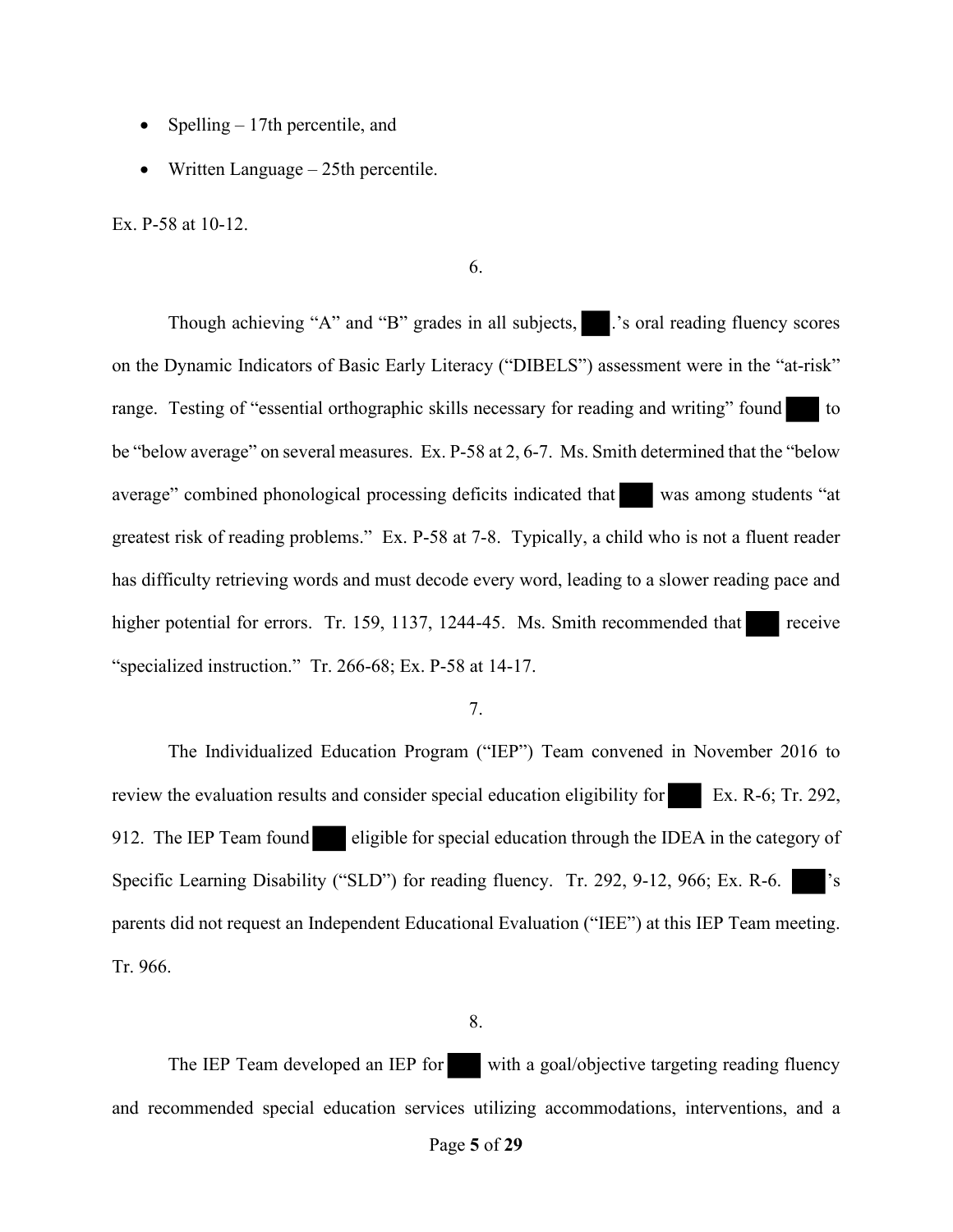specialized reading program. Ex. R-7. The IEP Team found that deficits in orthographic processing and rapid symbolic naming impacted .'s reading fluency.

9.

Under the IEP,  $\blacksquare$  .'s progress was to be monitored utilizing the DIBELS assessment for grade level reading passages. Tr. 968-69. The goal was for to read aloud "a hundred words per minute on a grade-level passage, a cold read, one that she's never seen." Tr. 969, 1144; Ex. R-6. The IEP Team agreed that would receive reading instruction through a resource class, 45 minutes per day, five days each week, using the Read Well program. Tr. 970. Ms. Dickerson described the Read Well program as "a comprehensive systematic reading program that incorporates phonemic awareness—phonemic awareness, phonics, vocabulary, fluency, and then comprehension. It's explicit instruction daily and it incorporates—incorporates multisensory strategy approaches throughout the units each day." Tr. 971.

## 10.

Additionally, Ms. Autrey testified that Read Well:

[is] not based on Orton-Gillingham, but it aligns with Orton-Gillingham in that it is multisensory, it's developed based on phonograms, it's sequential and incremental and cumulative, which is what Orton-Gillingham Approach is. . . .

The multisensory component, it can be individualized which is a fantastic piece of Read Well. It can be individualized to meet students' needs, either move them up and challenge them more or step back and provide extra intervention as needed.

Tr. 1260-61. Ms. Autrey testified that Read Well is an appropriate research-based program for students with dyslexia. Other structured and research-based programs and approaches available in FCSD to address dyslexia include Language Live, REWARDS strategy, Read Naturally, and Step Up to Writing. Tr. 1261-67.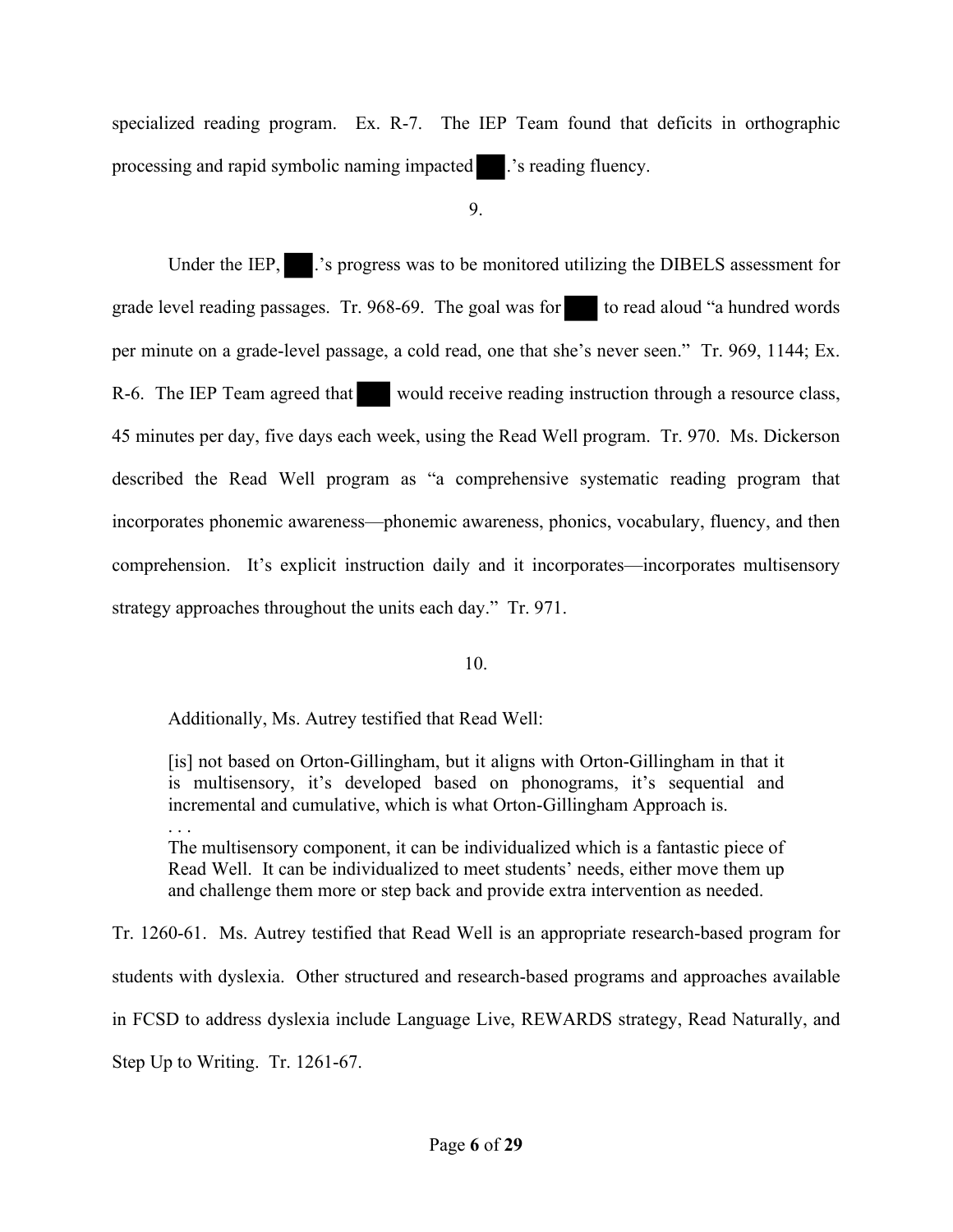#### **2017-2018**

11.

At the beginning of 's third grade school year (2017-2018), her DIBELS score was 76 words read per minute. This was not considered to be a regression due to the fact that the reading passage was a third-grade passage, not a second-grade passage. Tr. 331, 1156. One month into the school year, 's parents withdrew from FCSD to provide home study with Lindamood-Bell ("LMB") instruction. Tr. 612. LMB is a private reading program that provides intensive reading instruction based on the LMB reading methodology; however, LMB is not a school and does not provide a full academic curriculum. Tr. 79, 614.

## 12.

Evidence shows that, prior to 's withdrawal from FCSD to study with LMB, had asked her parents for additional help and expressed that she was still struggling academically. Tr. 52, 556, 738-40, 921. .'s parents did not indicate that they were unhappy with the IEP or the services that were provided by FCSD at the time that they withdrew . from Tr. 982-83, 612. They did not ask the school or FCSD to pay for LMB. Ex. R-39B (21:00-22:07).

13.

.'s parents hoped that the intensive LMB program would help her catch up in reading, and . received 8 weeks of LMB instruction in Fall 2017. Tr. 555-57, 912, 983. The parents viewed LMB as "the magic that would fix her based off of everything that we knew and our discussions with Lindamood-Bell and our discussions with people that had had an experience with Lindamood-Bell." Tr. 613. Petitioners were pleased with .'s progress with LMB, with proud that she "could finally read." Tr. 53, 556, 744. Although did not receive math education through LMB, she did math using online programs during this time. Tr. 614.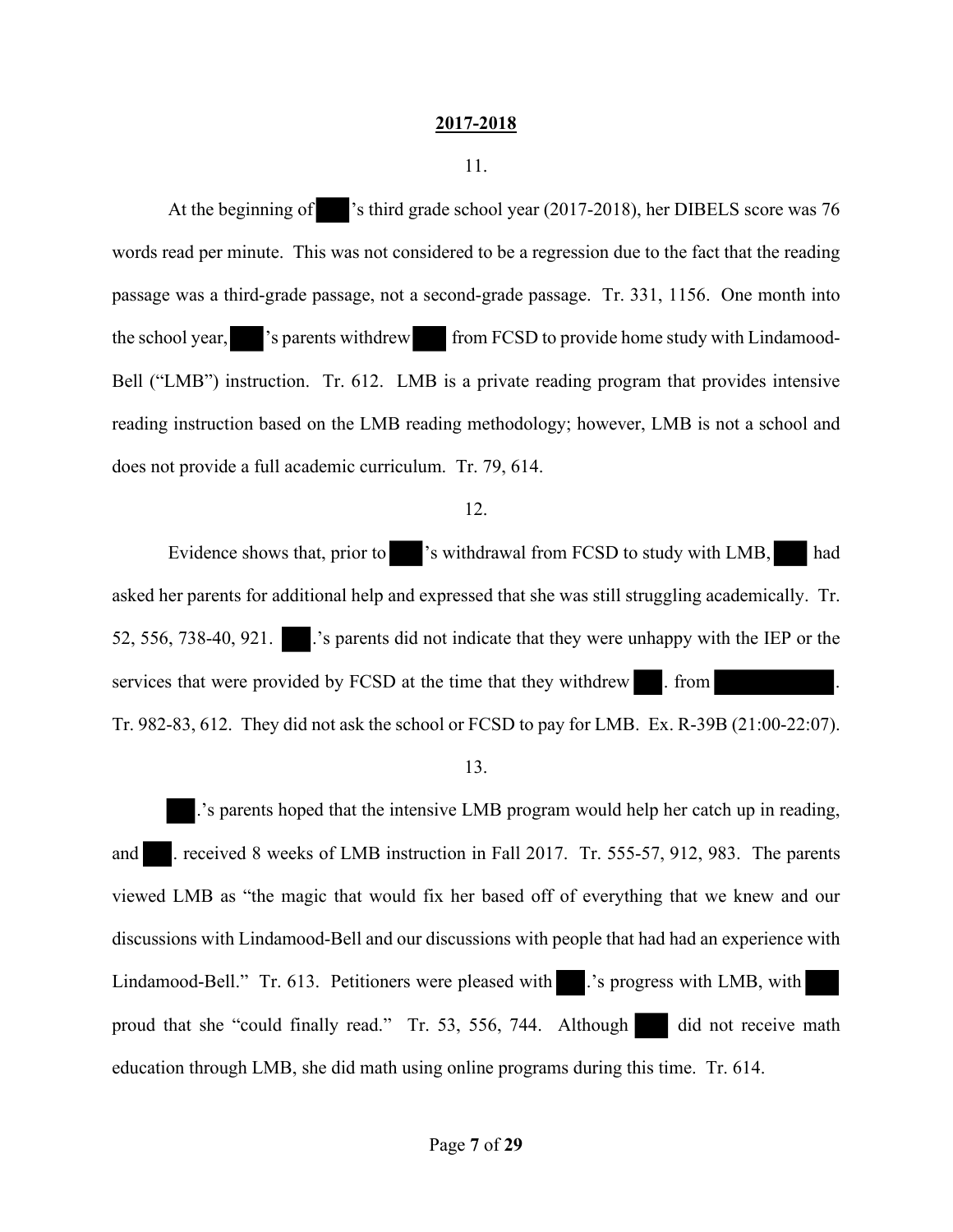14.

The Family and were in contact regarding . 's return to FCSD. Tr. 983. The Family inquired about the process for re-enrollment and discussed a re-evaluation to assess .'s current needs. The parents thought, after .'s progress at LMB, that "[m]aybe .] won't even need a full IEP and maybe just extra time," a sentiment that . conveyed to the School. Ex. R-35; Tr. 990.

## 15.

. shared .'s LMB data, including assessments, with FCSD. Tr. 608-09, 636-37, 984-85. When . re-enrolled at on November 7, 2017, the IEP Team convened and discussed .'s educational needs, as well as options for an IEP and a Section 504 plan related to the re-evaluation. Ex. R-12 at FCSD0077. The Team agreed to keep ...'s then current supports in place until the Team reconvened in January 2018 after gathering updated functioning data. Tr. 985. . raised concerns about mathematics, as . had fallen behind in the previous two months without classroom education. The school offered support including tutoring and math strategies. Tr. 985. The Team agreed to lower 's word count per minute goal from 100 to 75 words. Tr. 1045-46, 1180-83; Ex. R-12. Ultimately, the Family agreed with the decision to maintain the IEP and to meet again after monitoring and obtaining more information. Tr. 986.

#### 16.

On January 9, 2018, the IEP Team reconvened to discuss the following information relevant to .'s re-evaluation: the 2016 Smith evaluation (then the current evaluation), LMB assessments, progress monitoring, ...'s grades, DIBELS, Lexile,<sup>1</sup> Star Math and Reading

 $<sup>1</sup>$  Lexile is a measure of reading comprehension determined by the Scholastic Reading Inventory</sup> (SRI), an untimed assessment. Tr. 339, 822-26, 835, 934.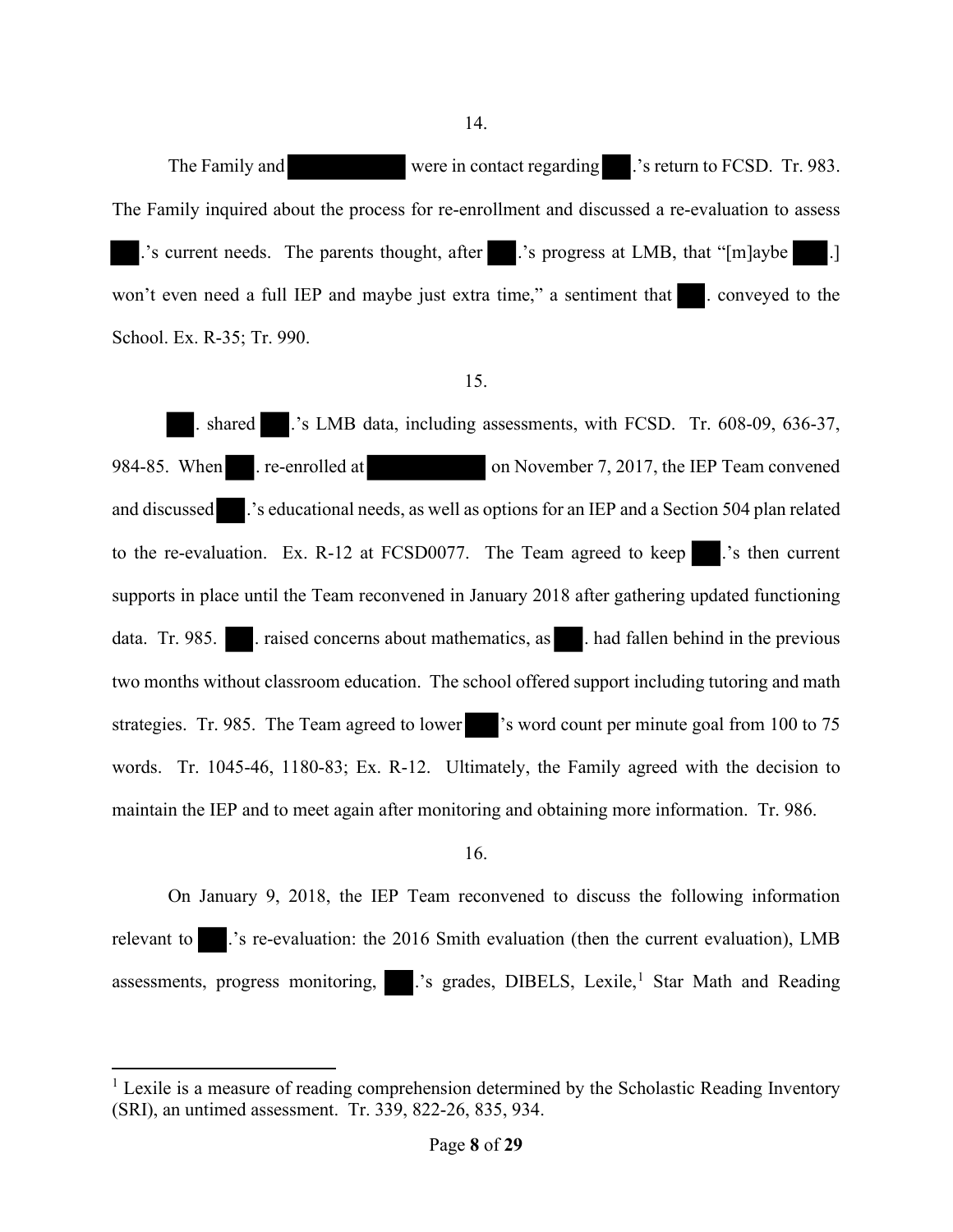Inventory scores, teacher updates, and .'s classroom performance. Ex. R-15; Tr. 337-39, 981, 986-88, 992, 1039-40, 1167. As of the December of .'s third grade year, her reading Lexile score was proficient for a student at the end of the third grade. Tr. 988, 924-25. Despite the lack of formal math instruction during the two months . was at LMB, her teachers at

believed that she was making progress and was capable of catching up with her class. She tested in the average range on her Star Math assessment. Tr. 988, 920-21. The IEP Team, including ., agreed with the decision that Petitioner no longer required an IEP. Tr. 925-26, 989. FCSD did not reevaluate . Tr. 992, 1039. Ms. Smith, the FCSD school psychologist who attended the January redetermination meeting, testified:

My recollection is that Mrs. T. felt that had made significant progress from Lindamood-Bell and that she was – she was questioning that  $\blacksquare$ . did not need specialized instruction anymore. And she had expressed that she felt that  $\blacksquare$ . had made such significant progress that she was not comparable to peers in special education.

Tr. 345-46.

# 17.

Based on ...'s test scores and the other evaluated factors, the IEP Team determined she did not qualify for EIP. Tr. 989. At the close of the meeting, the parents were provided with the re-evaluation form as well as a Notice of Parental Rights. Ex. R-42. The form the parents received contained the following language: "The parents understand their right to request an assessment to determine whether the child continues to be a child with a disability." Ex. R-14; Tr. 131.

18.

Ms. Rosie Gwin is the Director of Exceptional Children's Services for FCSD. Tr. 85, 1370. Ms. Gwin testified as an expert in FCSD special education procedures and the School District's implementation of the state and federal requirements for special education. Tr. 1384-85. Ms.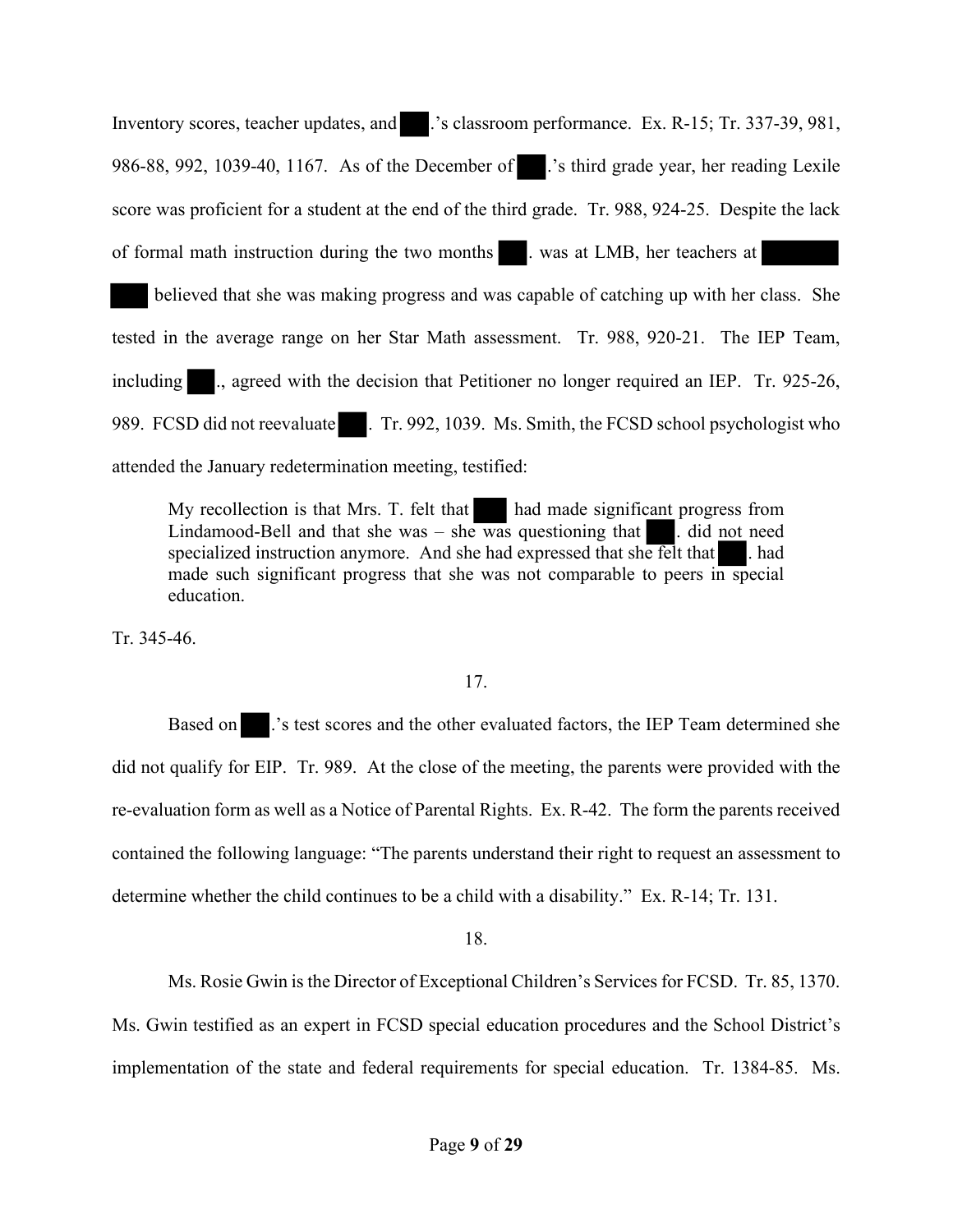Gwin testified that, at the time of the January 2018 IEP meeting, the FCSD's re-evaluation and reeligibility determination procedures required an IEP Team to discuss re-evaluation at every annual meeting. Tr. 1405. At every annual meeting, an IEP Team would follow the procedures to determine "if we had sufficient information in order to make a decision about re-evaluation, whether or not we needed additional information, whether or not we had sufficient information to – to look at a student's eligibility for special education or any needs that they might have to be addressed in the IEP." Tr. 1405. As discussed above, the IEP Team reviewed all relevant information, including data from the November 15, 2016 psychological evaluation, as well as newer progress monitoring data, new benchmark assessments, and teachers' observations. Tr. 1405.

## 19.

Ms. Gwin testified that the review conducted by the IEP Team, including the parents, constituted a "re-evaluation" under the FCSD requirements in place as of January 9, 2018. Tr. 1410. Ms. Gwin further testified that no additional information was necessary to terminate special education services during the January 2018 IEP meeting. Tr. 1411. When questioned at the hearing about the information used to make the determination at the January 2018 IEP meeting, Ms. Gwin testified as follows:

Q: Based on your review of records in this matter, in your training and expertise, do you believe the team needed additional information to make the determination it made?

A: No.  $I - I$  don't believe that they do – they did. They had the evaluation that Ms. Smith had conducted. They have the information from Lindamood-Bell which were updated assessments in reading. Actually, it was a little more comprehensive than that. They did more – more assessments than that, that we had that information from Lindamood-Bell. We had updated performance on IEP goal – her IEP goal and objective, which was about oral reading fluency. So, we had current information regarding her oral reading fluency, that progress monitoring data. They had benchmark data, which was – they had just a Reading Inventory that showed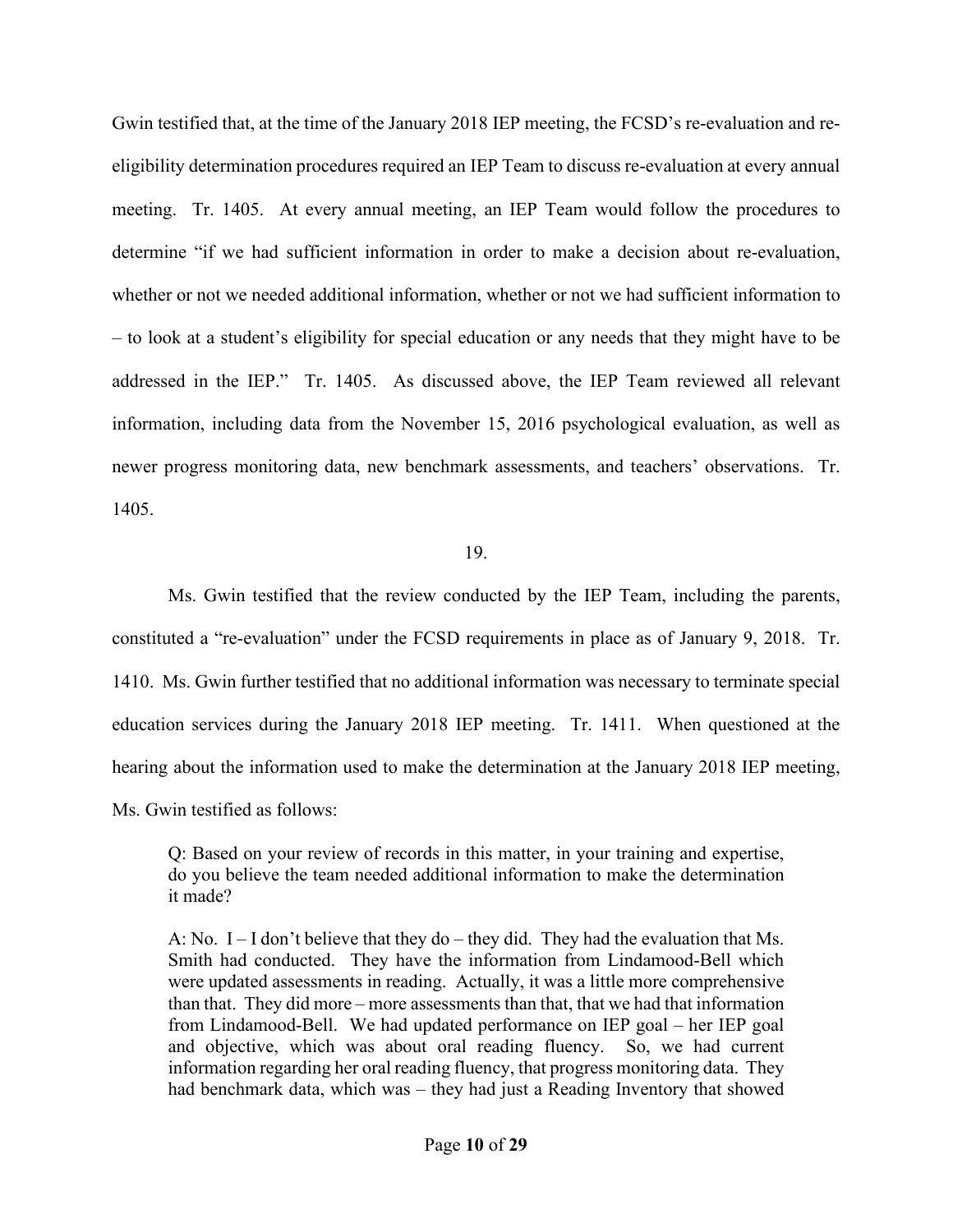that was in the proficient range for reading comprehension. So, the team looked at that information, information from the teacher, information from the parents. And the parents had actually, according to the emails that I reviewed, came back when **.** came back to the school system, were even hopeful that she would no longer require special education.

Tr. 1411.

## 20.

In February 2018, a Section 504 meeting was held to discuss the deficits identified by Ms. Smith's evaluation. Tr. 349. The Team determined that was eligible under Section 504 for SLD for dyslexia. Ex. R-18. To make this determination, the Team reviewed ...'s grades, applicable assessments, teacher reports, and other relevant information. Although was qualified under Section 504, the Team determined that based on her performance on grade level without accommodations, she did not require a plan with accommodations. Ex. R-18, FCSD1338- 140. agreed with the Team's decision. Tr. 350.

## 21.

 made As and Bs during the 2017-2018 school year and "performed well on a standardized test [Georgia Milestone] that is for third graders that year." Ex. R-18; Tr. 931-33. Despite achieving As and Bs, continued to struggle with math and spelling, Tr. 728, 866, 876, 993, and sometimes redid work and quizzes to get a passing grade. Tr. 55-57, 767-73, Ex. P-27. Additionally, it took . longer than her peers to complete work. Tr. 55, 62. Although the teacher told . that .'s math homework should take 20 minutes to complete, . worked on homework at least 1-2 hours per day. Tr. 775. When . contacted FCSD with concerns, ... 's former special education teacher, Ms. Dickerson, told . to bring . to school early so that Ms. Dickerson could provide extra help with ...'s homework. Tr. 759, 993-94. began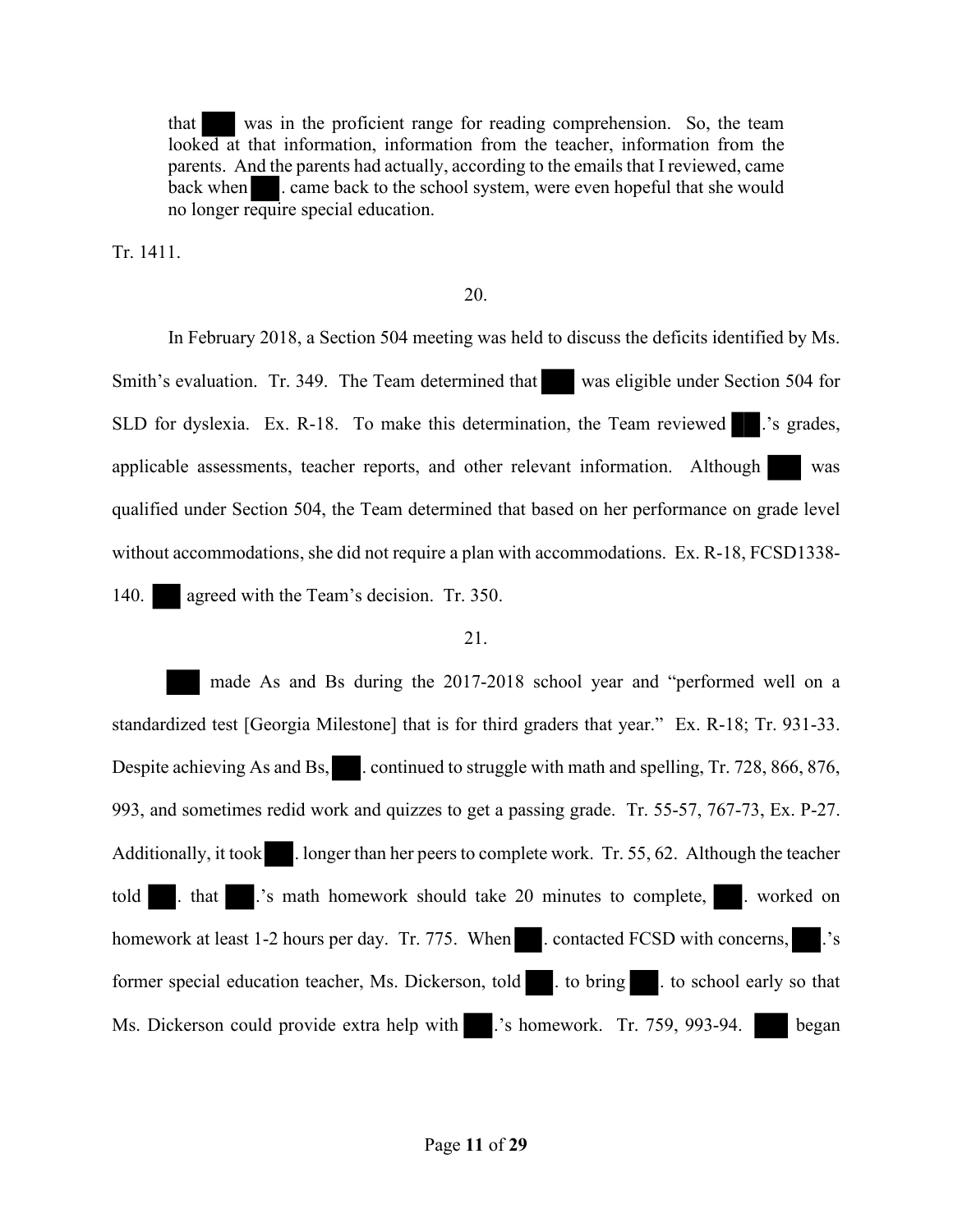arriving at school 40 minutes before school started to receive this extra help, though Ms. Dickerson was not always available. Tr. 599, 759.

## 22.

In the summer of 2018, the Parents again provided . with LMB instruction and virtual LMB classes in August 2018. Tr. 58, 79, 556, 753-54. The Parents felt that LMB services were critical to .'s educational needs. No testimony was presented from LMB about their program, their services, or any progress ... made there. This was a unilateral placement, and the Parents did not ask FCSD to pay for LMB. Ex. R-39B (21:00-22:07).

## **2018-2019**

## 23.

Karrie Palmer, who has considerable experience and training in reading education, was

.'s fourth grade general education teacher at . Tr. 803. Ms. Palmer described

. as follows:

[ .] was just a delight to have in class. She was happy and bubbly and just the sweetest kid. She worked very hard. She was a perfectionist. She likes things to be perfect and done just right, but she was always eager to learn and participate in class discussions. She would raise her hand to participate. She would participate in small groups, always had her work done on time and always strived to have it done well or to understand the learning if it was – if she made a mistake.

Tr. 804. Ms. Palmer was aware that **...** had received instruction at LMB that summer and that

she continued virtual LMB classes in August 2018. Tr. 58, 79, 556, 753-54, 811.

24.

In September 2018, . sent an email to . .'s principal and teacher stating that . was struggling and requesting to reinstate the IEP or Section 504 plan. Tr. 754-55, 994-95, 1093-94, 1112-15; Ex. P-42. On September 9, 2018, the Section 504 Team met to review .'s grades and needs. Ex. R-18. During that meeting, the Team shared that ... 's Fall 2018 DIBELS benchmark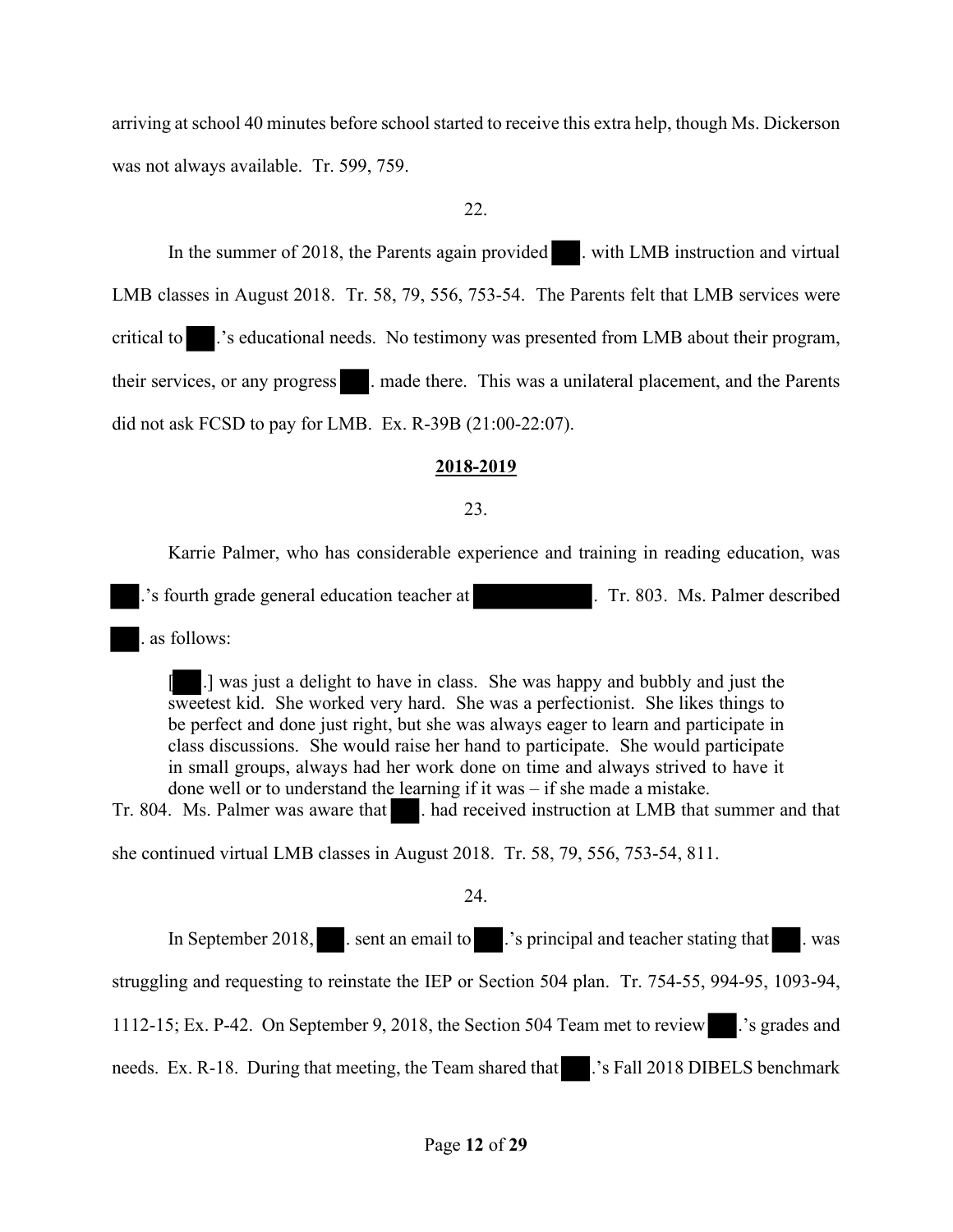was low—scored as "at risk"—and that she was struggling in writing, specifically with complex sentence structure, spelling, higher order math, and multi-step math problems. Ex. R-18, FCSD116. . .'s Star Math benchmark was a scaled score of 619, which is the 63rd percentile. Tr. 805. Her score on the Scholastic Reading Inventory was at an 859 Lexile, the 74th percentile, which is considered "proficient." Tr. 805; Ex. R-18.

#### 25.

At the 504 meeting, the Team added accommodations to .'s 504 plan, including extra time and small group assessment, and noted that "Ms. Palmer does not count off for spelling errors unless it is copying." Ex. R-18 at 2. Additionally,  $\blacksquare$ .'s "fluency is low (DIBELS [oral reading fluency] is 77). . . . Parent shared reading aloud is still difficult. Fall 2018 fluency benchmark is significantly lower than Spring 2018 (114 wpm) or last IEP progress point (94 wpm)." Ex. R-18 at 1; Tr. 830-31, 864-65.

#### 26.

During the September 2018 meeting, the Family shared that . was anxious at home. At the hearing, i.estified that she felt anxious when completing a test or assignment. Tr. 55. She described feeling physical effects of anxiety. Tr. 50 ("I felt like I wanted to run. I would get really hot and feel prickles in my neck and then just having my stomach feel like it's being twisted into a knot."). . . . . and her parents testified that . . often felt depressed and cried about school, routinely sobbing in the car on the drive home. Tr.  $61-62$ ,  $758-59$ . tried "never to cry in class," but on bad days, she went to the bathroom to cry. Tr.  $61, 554-55$ . . had tantrums and meltdowns at home that were attributed to school-related anxiety and homework struggles. Tr. 553-54, 615, 758. The Team agreed to develop a Section 504 accommodations plan to meet .'s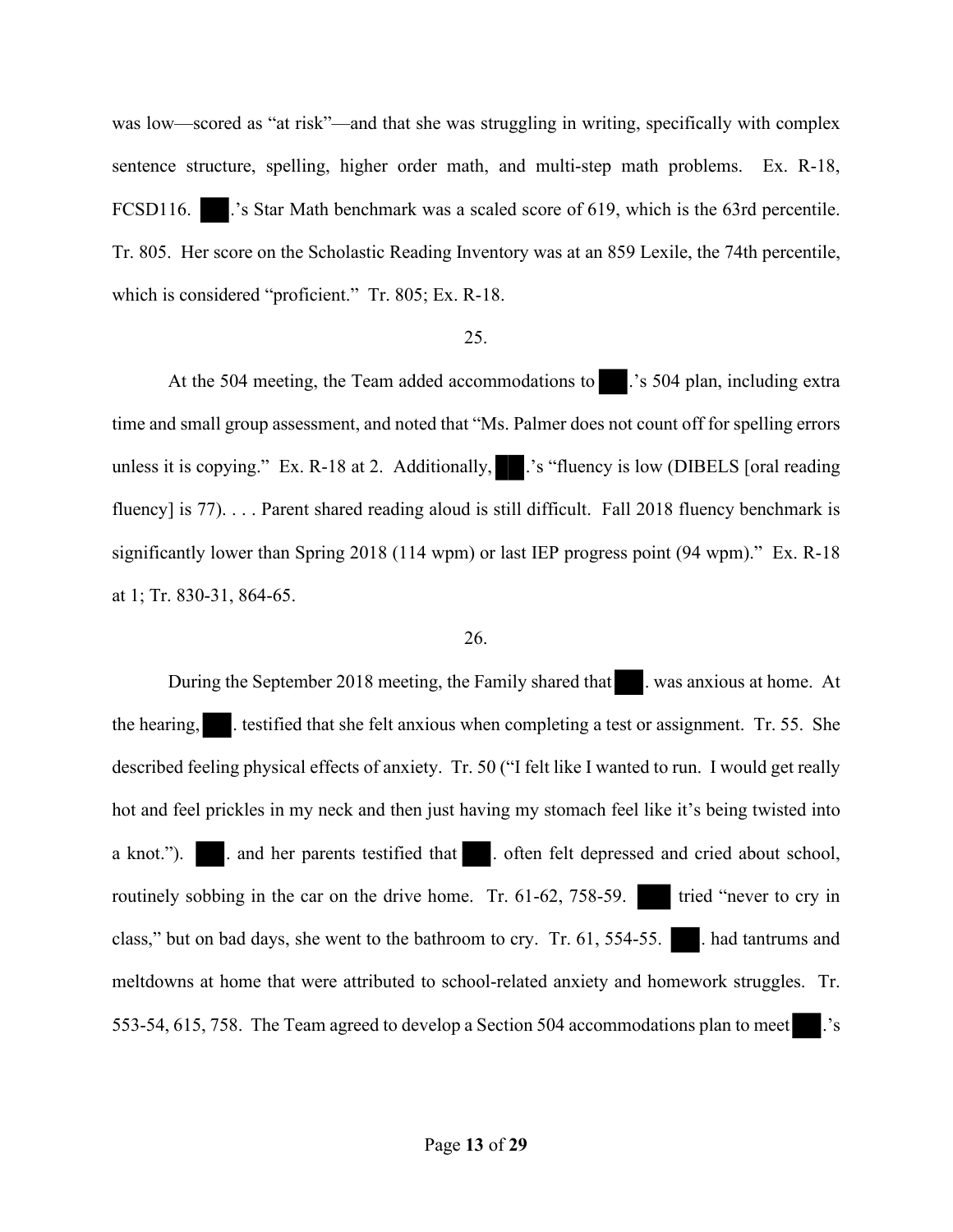needs. Tr. 805, 809-10. "The parents asked about IEP," but no IEP or specialized instruction was provided. Ex. R-18 at 2; Tr. 756.

# 27.

The Parents did not share any reports from LMB with the Team nor with Ms. Palmer during Petitioner's fourth grade school year. Tr. 811. The Parents did not share that . was crying in the bathroom<sup>2</sup> or that any students had called ... names. Tr. 810-11. The Parents did not provide notice to Ms. Palmer or the Team of their concerns regarding .'s motor skills during her fourthgrade year. Tr. 810-11. Ms. Palmer did not have concerns about .'s motor issues. Tr. 810-11.

About midway through .'s fourth grade year, . contacted Ms. Yocom at and indicated that she desired to have .'s IEP reinstated based on a private evaluation conducted by Dr. Stuart. Tr. 994. In response, the school clarified that . did not have an IEP in place but scheduled a Section 504 meeting for March 4, 2019 to review the evaluation. Tr. 994, 1316. The Petitioners had not requested an evaluation from the District before obtaining the private psychological evaluation. Tr. 633, 756. The Team conducted a Section 504 re-evaluation review using the private evaluation and other data available. Ex. R-24, FCSD204-16. Information and recommendations from Dr. Stuart's evaluation were incorporated into 's 504 plan, including an accommodation that would not be penalized for spelling errors in her assignments. Tr. 1316, 995-96; Ex. R-24. Additionally, received extended time on assignments, up to 50 percent, as a "safety blanket" if needed. Tr. 995-96; Ex. R-24. Further accommodations included small group assessments, repeated directions, a copy of class notes on

<sup>28.</sup> 

<sup>2</sup> testified, "I think it was mostly related to math. Like, if there was a problem or a worksheet that I was just terrified of doing, I would go into the bathroom and cry." Tr. 61.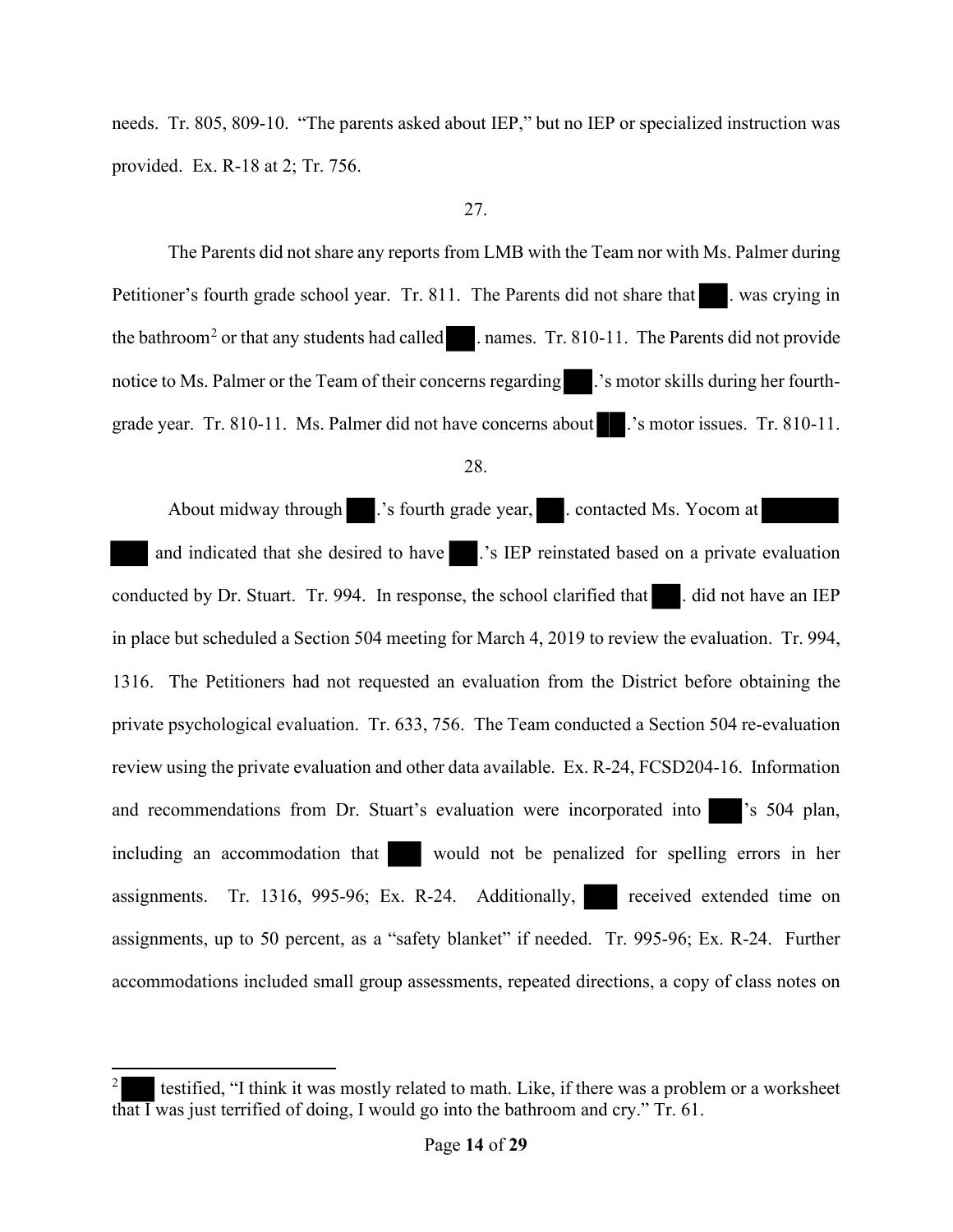her desk instead of a copy from the whiteboard, and preferential classroom seating. Tr. 995-96; Ex. R-24.

## 29.

During the March 4, 2019 meeting, the parent also requested a re-evaluation under IDEA so that eligibility could be reconsidered. Tr. 1314. The Team agreed to review the private psychological evaluation and consider it for eligibility purposes; the Team was also to conduct additional assessments in unevaluated areas that were necessary to meet eligibility requirements. Tr. 994-96, 1314. On March 18, 2019 and March 27, 2019, Ms. Smith conducted a psychological evaluation addendum. Ex. P-60. A speech-language evaluation was conducted as well. Tr. 996; Ex R-39A (59:45-1:02:47). The parents did not request an occupational therapy evaluation. Tr. 605, 1011. FCSD did not conduct an occupational therapy evaluation or provide occupational therapy services to Exs. P-58, P-60, R-23.

#### 30.

On May 1, 2019, the IEP Team convened to re-consider 's eligibility under IDEA. Ex. R-23; P-117; Tr. 1100. ... attended the IEP meeting with an educational advocate, Kristina Anderson, and Beth Huber attended as FCSD's LEA representative. Ex. P-117; Tr. 784-85, 1014, 1317. Additionally, Dr. Stuart was on ...'s phone when she arrived at the meeting. Tr. 1317. The IEP Team received Dr. Stuart's input into the eligibility determination, as she was available via phone during the first portion of the IEP meeting. Ex. R-39A (0-23:30). During that meeting and in conjunction with and her advocate, the IEP Team reviewed Dr. Stuart's private evaluation (Ex. R-39A (0-23:30)), an addendum to FCSD's evaluation (Ex. R-39A (1:03-1:40)), speech language evaluation (Ex. R-39A (59:45-1:02:47)), current progress and reports from .'s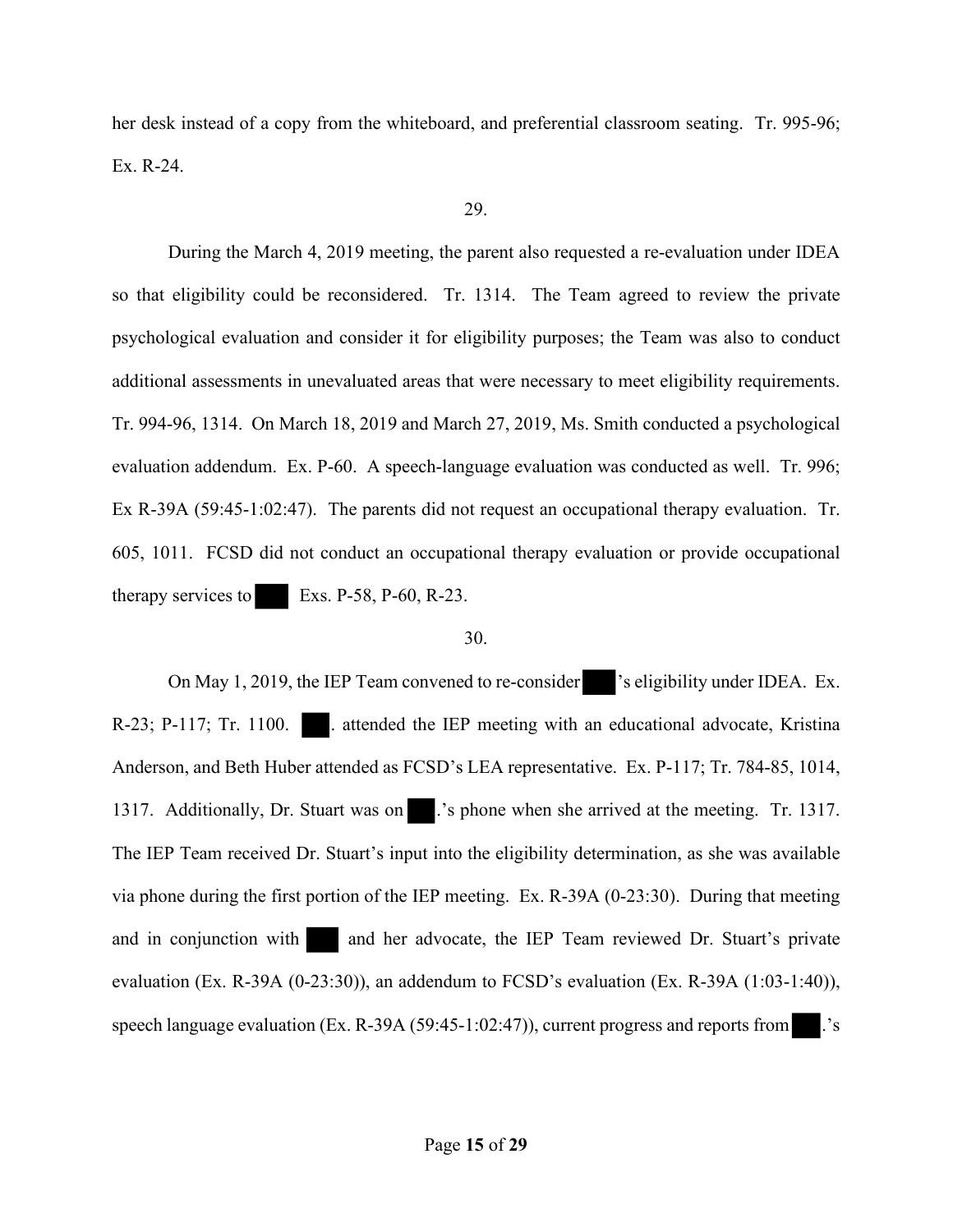teacher (Ex. R-39A (29-32)), and parent concerns throughout. Dr. Stuart testified that her private evaluation of was similar to the evaluation that Ms. Smith conducted. Tr. 213.

#### 31.

At the hearing, Ms. Smith testified that the recommendations contained in her report and addendum could be implemented in the general education classroom. Tr. 323-24. indicated that . was performing so well because the parents had supplemented school with additional instruction with LMB. Ms. Huber told . that if she wished to provide any additional documentation from LMB, the Team would consider that information in its determination. Tr. 1337. However, further documentation regarding .'s most recent instruction with LMB was never provided to the school. Tr. 1337.

## 32.

Ms. Palmer testified regarding ... 's reading level at the end of fourth grade, stating "at the end of fourth grade, . was reading above fourth-grade level. In fact, she was reading at about a seventh-grade level if you look at the charts for where she falls at the end of the school year." Exs. R-32, R-39A (30:03-30:40); Tr. 826. . . .'s DIBELS scores indicated that made progress over the school year with oral reading fluency, increasing from a cold read of 77 words per minute to 113 words per minute over the course of the year. Tr. 831; Exs. R-32, R-33. However, ...'s oral reading fluency score was in the at-risk range for the DIBELS assessment. Tr. 831 ("[ .] was below the cut score for where we wanted her for fourth graders for oral reading. . . . I know she was below the aim line."). According to Ms. Palmer, 's performance was affected by the use of a timer, but she still made progress. Tr. 833 ("I did not like the timer. You could almost see her visibly shaking and getting nervous whenever she knew that I was timing her. . . ."). The Team also discussed ...'s math performance during the eligibility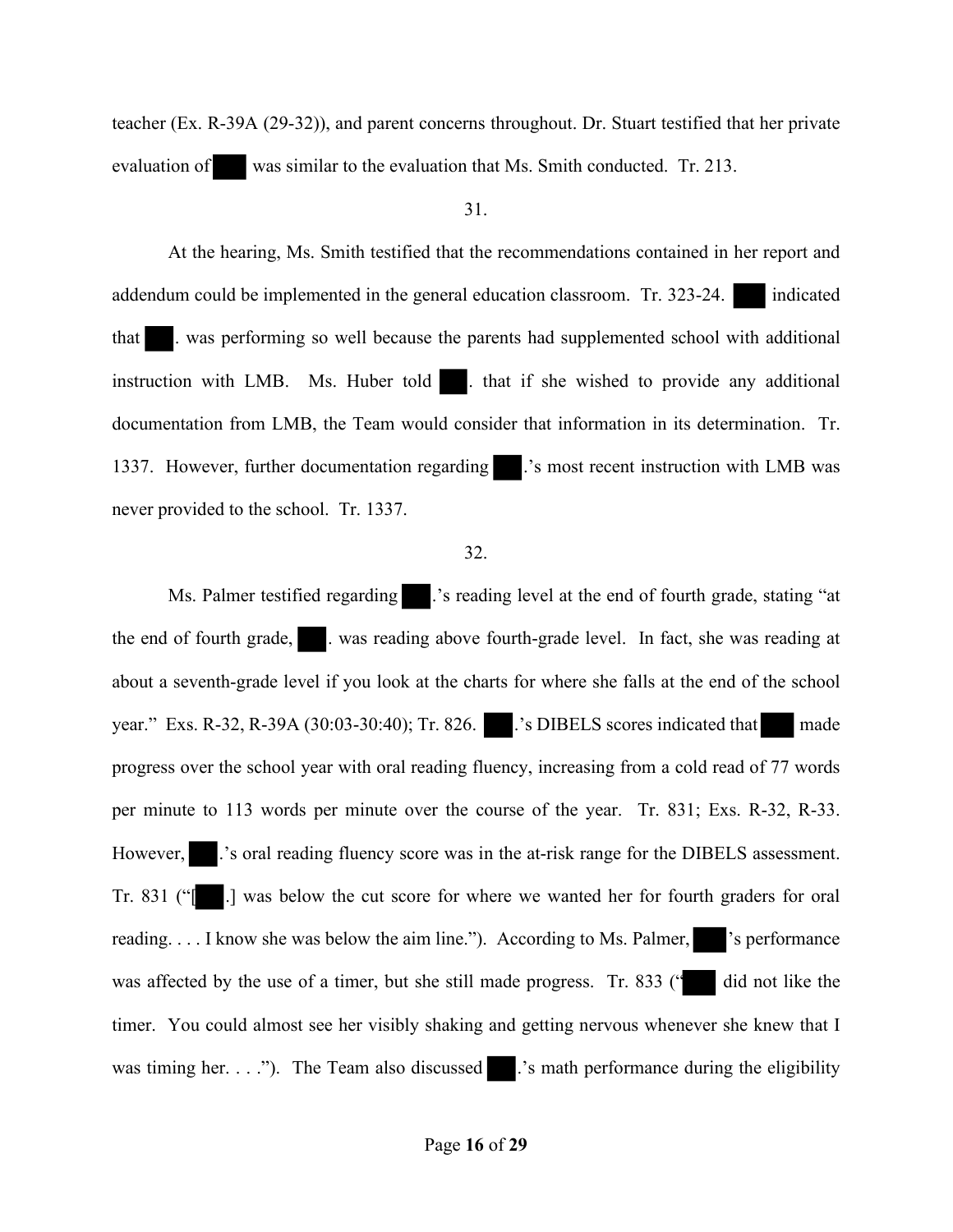meeting, which was considered at grade level and showed progress. Tr. 834. The IEP Team also discussed support . was receiving from the school counselor, Ms. Patterson. Ex. R-39B (1:30-2:42); Tr. 1055.

## 33.

At the May 2019 meeting, the Team discussed that **All had not demonstrated the need for** interventions in the school environment and had continued to make educational progress in all areas without specialized instruction. Tr. 844. The team recognized that ...'s psychological evaluation identified strengths as well as weaknesses but determined that . did not demonstrate the need for specialized instruction, as she was meeting grade level standards at the time of the eligibility meeting. Tr. 844. Ms. Palmer explained her opinion that . did not require specialized instruction: "She was performing successfully in the classroom with the accommodations that we had in place under her Section 504 plan. She was successful, she was getting good grades, she was learning and – and growing." Tr. 845. Such classroom performance occurred without any specialized instruction. Tr. 845.

## 34.

The Team discussed the "at risk" DIBELS score for oral reading fluency. Ex. R-39B (13:00-16:51). After considering her performance in light of eligibility requirements, the Team found that . did not meet the eligibility requirements under IDEA. Ex. R-23; Tr. 1010-11, 1337, 843. Ms. Gwin, an expert in FCSD's special education procedures and the School District's implementation of the state and federal requirements for special education, agreed with the eligibility decision of the IEP Team. Tr. 1413.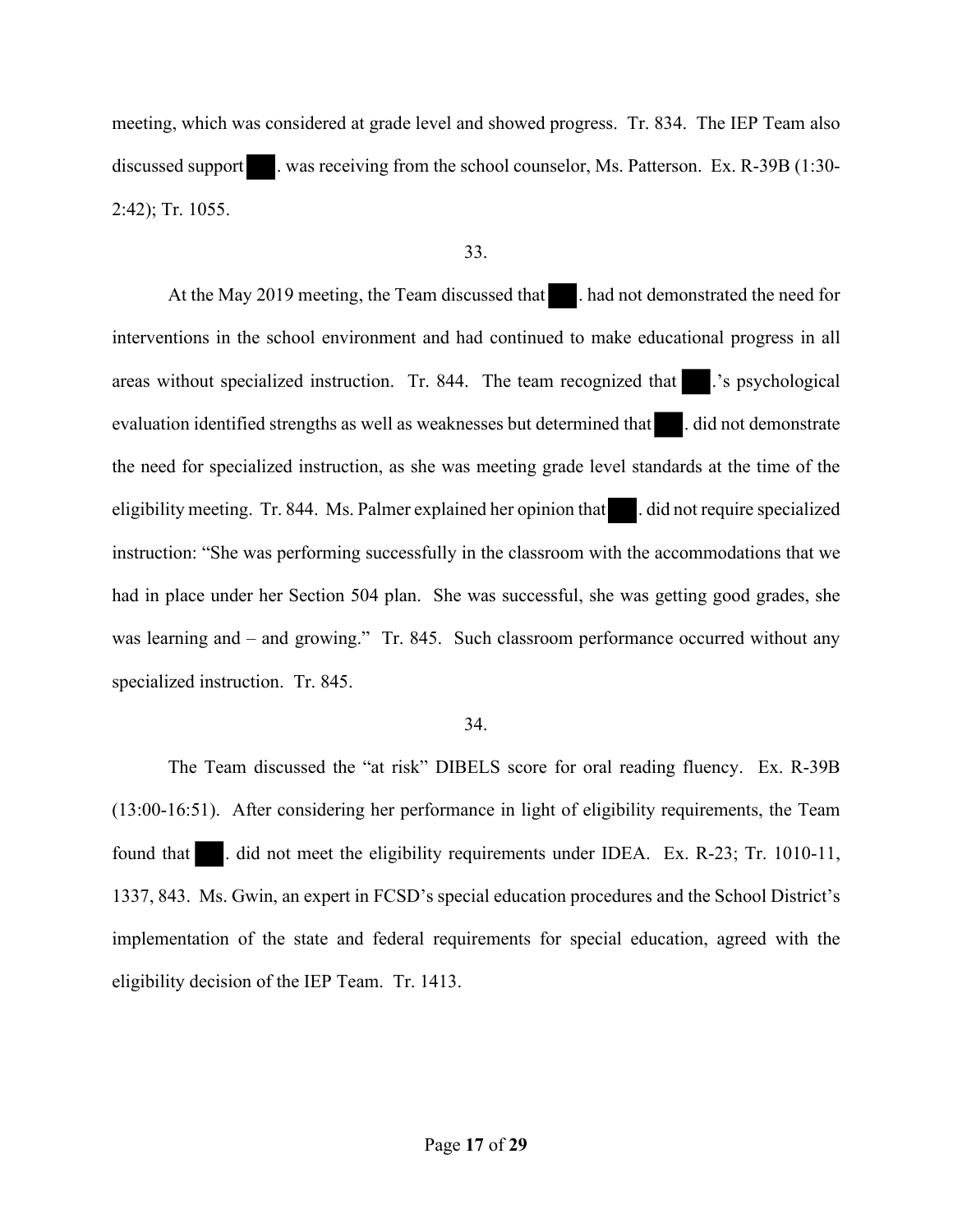The May 2019 meeting also involved a discussion of other areas of potential eligibility, including speech language and emotional behavior disorder,<sup>3</sup> with the Team determining that did not meet those eligibility requirements. Ex. R-23. The Parent agreed that  $\blacksquare$ . did not meet the requirements for those areas. Ex. R-39B (0-2:42, 23:30-24:30). Ms. Huber explained at the meeting that the school recognized that . has an SLD, but that . did not meet all of the prongs of the state eligibility requirements. Ex. R-39B (24:30-25:15).

36.

. disagreed with the Team's decision and withdrew her consent for the Section 504 plan as well. Exs. R-24, R-39B  $(24:30-25:15)$ . In advising  $\blacksquare$  to withdraw consent for the Section 504 plan, her advocate commented, "You have to fail and kill yourself" in order to be eligible for special education in FCSD. Ex. 39B (32:00-32:47).

## 37.

Ms. Palmer testified that ...'s demeanor changed in the weeks after the May 2019 Team

meeting:

[ .] was a different child after that meeting. Prior to that meeting, she came to school with a smile on her face, happy every day, almost a bounce in her step. She would skip down the halls. She did not come to school the day after the meeting. I received an e-mail from Dad [ .] stating that she was too upset to come to school because we weren't willing to give her any help.

And after that, the last  $-1$  guess there were probably three weeks of school left, . would – she didn't smile. She lost the skip in her step. She wouldn't even talk to me. She seemed discouraged and upset, a completely different child than I had known before that meeting.

Tr. 846. Ms. Palmer told the Parents that she would continue to support . through the end of

the school year, even without a Section 504 plan. Tr. 847, 632.

 $3$  At the hearing, Dr. Stuart testified that she did not identify an anxiety diagnosis in her evaluation of . Tr. 225.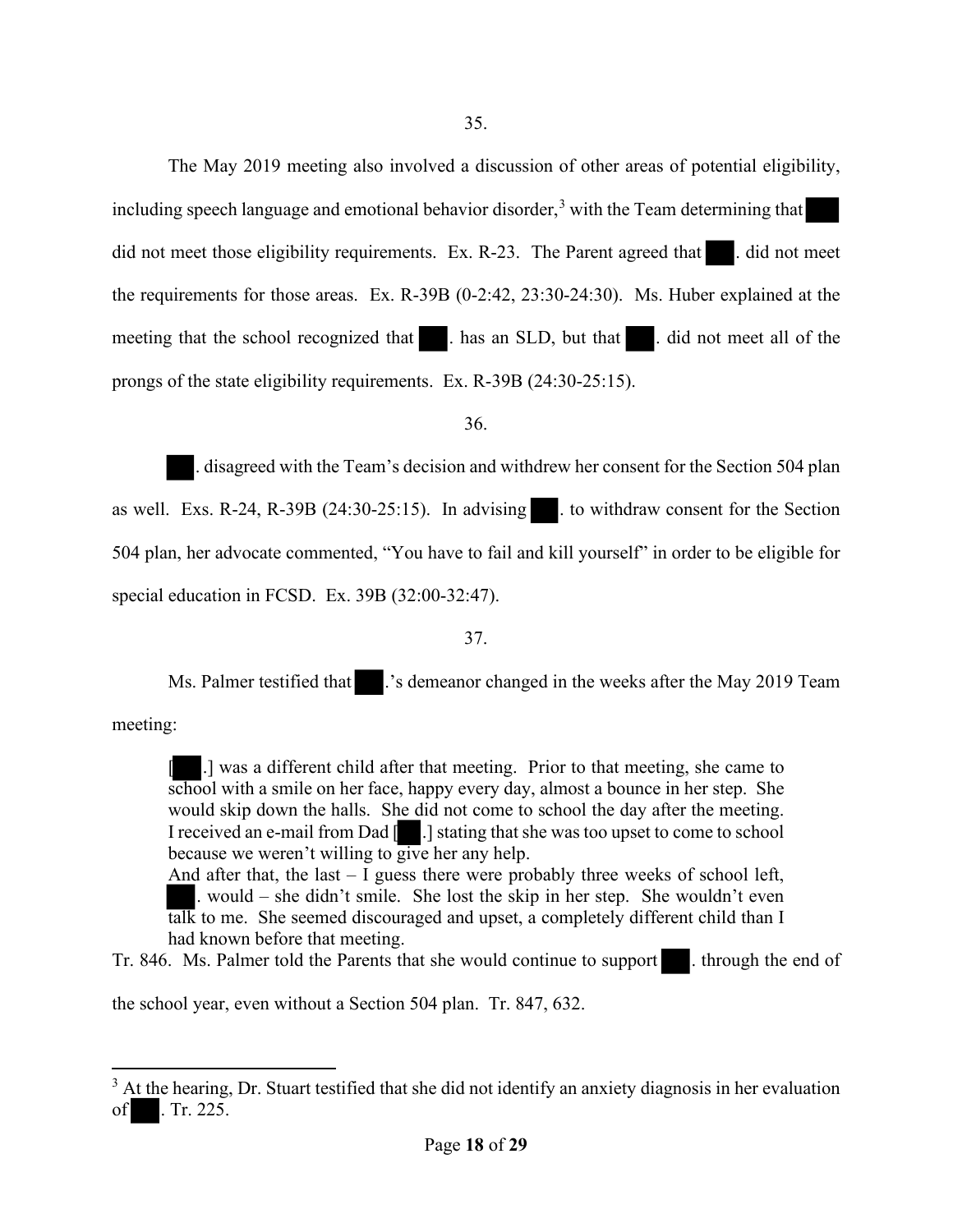The Parents placed . in the Woodward Academy Transition Learning Support Program beginning in Fall 2019, believing that Woodward could provide specialized instruction for Tr. 567-68, 718, 790. Woodward's Transition Program is for students with higher abilities<sup>4</sup> but learning disabilities in reading, math, and written expression. Tr. 644, 656. Teachers in the program are trained to work with students with complex learning profiles are trained in the Orton-Gillingham or Wilson Reading programs. Tr. 644, 657-58, 688, 696-97. The Woodward program includes chunking assignments, Learning Ally, and the use of graphic organizers. Tr. 697, 708- 711.

#### 39.

Ms. Zaring testified as an expert in special education and related services provided to children with specific learning disabilities. Tr.  $644, 654$ . Ms. Zaring testified that  $\blacksquare$ . has a classic dyslexia profile, including deficits in fluency and difficulty with math facts and significant difficulty with spelling, Tr. 663; she is hard working but struggles with academic fluency, Tr. 666- 67; her work is accurate but slow, Tr. 668; her anxiety is consistent with dyslexia, Tr. 663; she has processing and working memory deficits, Tr. 663-64; and her strengths hide her weaknesses. Tr. 664-65. Both Dr. Stuart and Dr. Walter offered expert testimony that reading fluency deficits are clear in .'s evaluations, Tr. 189, 351, 431, which identify significant impairment in basic reading and reading fluency. Tr. 436, 441, 445. The evaluations are consistent with a dyslexia

testified at the hearing and the undersigned found her to be bright and intelligent, with an impressive vocabulary and awareness. Tr. 48 ("Tame Your Brain . . . also taught me about my brain that – and how – and how to understand it, like  $my$  – like how to understand when my amygdala reacts in the prefrontal cortex, hippocampus, and what dopamine is."), 50 ("I felt very anxious, trepidatious, and worried."), 52 ("Well, it felt like more – it was still very difficult for me, and it felt more like they were just giving me a cane when I really needed a wheelchair.").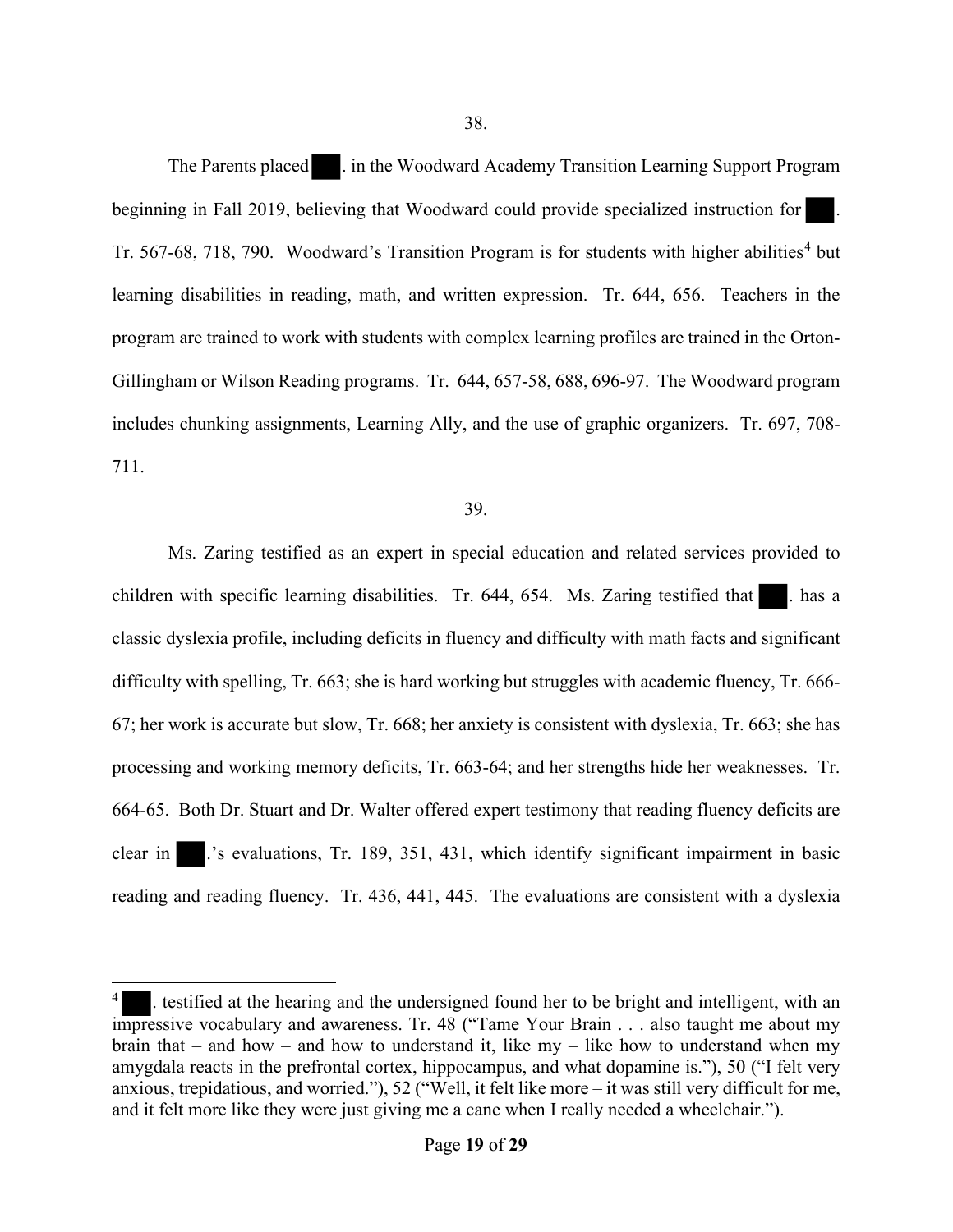diagnosis and show . struggled with writing, punctuation, and capitalization. Tr. 296, 351, 361-62, 404-06. . excels in motivation, persistence, and organization but struggles to complete work in a reasonable time. Tr. 679; P131. She is "an excellent reader if she takes an enormous amount of time." Tr.  $667$ .<sup>5</sup> :  $\cdot$  is grasp of math concepts is excellent, but her knowledge of math facts is well below grade level. Tr. 667.

## 40.

In November 2020, at the request of the Parents, occupational therapist Michelle Deutscher evaluated . Tr. 471, 483-84, P62. At the hearing, Ms. Deutscher testified that 's dysgraphia diagnosis gave FCSD notice that occupational therapy is an area of suspected need, as did concerns with her reading, writing and sensory issues. Tr.  $485, 489-91$ . However,  $\therefore$  is fine motor, visual motor, and sensory processing needs as assessed by psychologists showed . to be functioning in the average range. Tr.  $605$ ,  $810-11$ ,  $1011$ . Ms. Deutscher reported  $\blacksquare$ . is exerting tremendous effort to do things her body should do automatically, impacting the pace of her learning. Tr. 506-07. She exhibits tactile defensiveness and cannot concentrate if, e.g., clothing bothers her. Tr. 492-94, 497, 509; P62 at 4. She has difficulties with kinesthetic awareness, which can impact education. Tr. 499-501. Her primitive reflexes are not integrated, impairing her ability to cross the midline of her body, impacting reading and writing. Tr. 502-04. She has an inefficient grasp when writing and deficits in motor skills. Tr. 504-05, 512-14. According to Ms. Deutscher, these issues can all be remediated by school-based occupational therapy. Tr. 497-507.

 $<sup>5</sup>$  Per Ms. Zaring,  $\blacksquare$ . excelled on a reading assessment but took three times longer than others,</sup> Tr. 668; most students finish iReady in a day, . took three days, Tr. 694; . did well on Star Reading but took the maximum time allowed,  $Tr. 675$ ; P127; ... got 51% accurate on Star Math, which increased to 86% untimed, but took 29 minutes instead of five. Tr. 677; P127.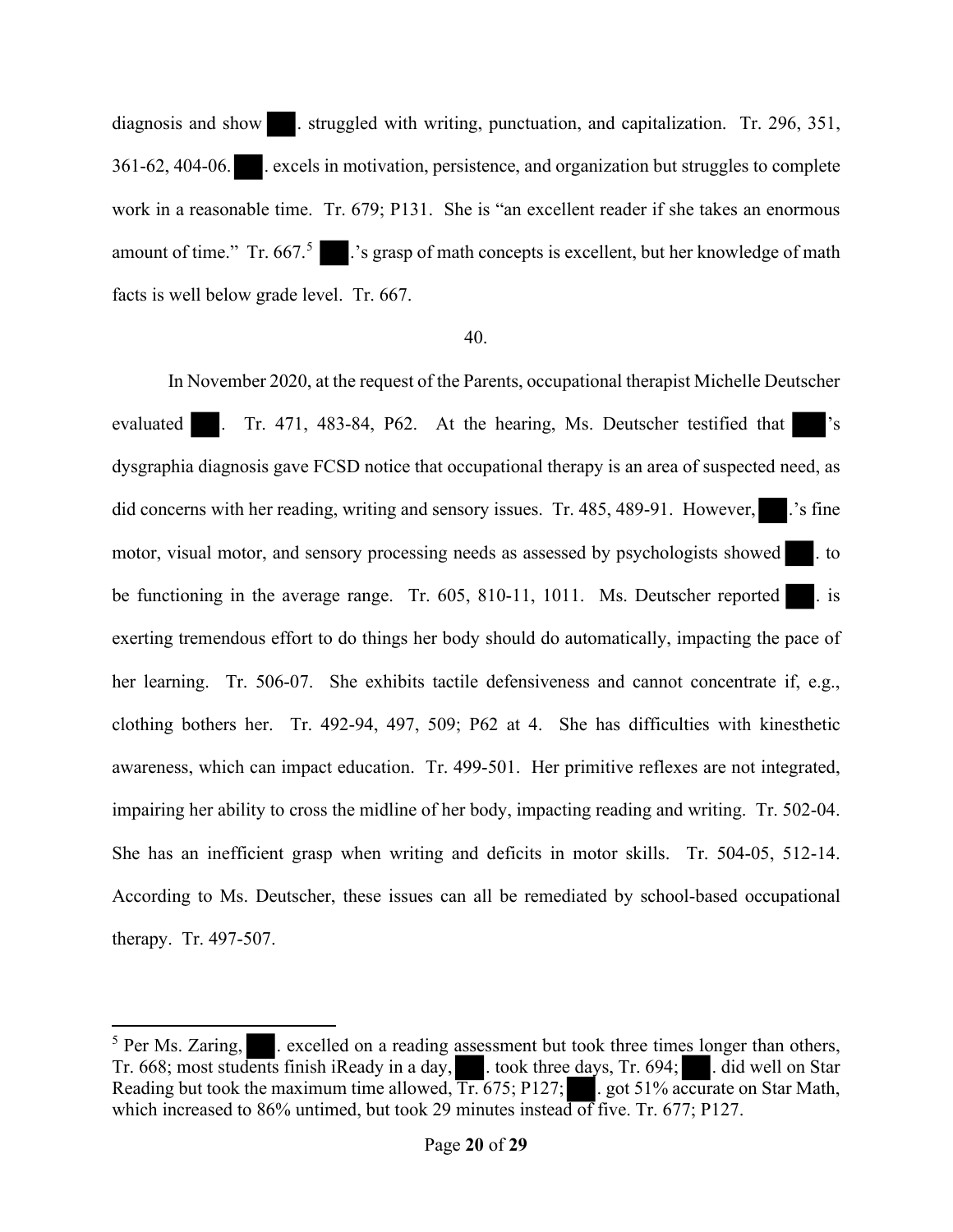## **III. CONCLUSIONS OF LAW**

1.

The pertinent laws and regulations governing this matter include IDEA, 20 U.S.C. § 1400 *et seq.*; federal regulations promulgated pursuant to IDEA, 34 C.F.R. § 300 *et seq.*; and Georgia Department of Education Rules, Ga. Comp. R. & Regs. Ch. 16-4-7 ("Ga. DOE Rules").

2.

This Court's review is limited to the issues raised by Petitioners in their due process hearing request. 20 U.S.C. § 1415(f)(3)(B); 34 C.F.R. § 300.511(d).

3.

Petitioners bear the burden of proof in this matter. *Schaffer v. Weast*, 546 U.S. 49 (2005); Ga. DOE Rule  $160-4-7-12(3)(1)$ ; OSAH Rule  $616-1-2-07$ . The standard of proof on all issues is a preponderance of the evidence. Ga. DOE Rule 616-1-2-.21(4); OSAH Rule 616-1-2-.21(4).

## 4.

Under IDEA, students with disabilities have the right to a free appropriate public education ("FAPE"). 20 U.S.C. § 1412(a)(1); 34 C.F.R. §§ 300.1, 300.100; Ga. DOE Rule 160-4-7-.01(1)(a). "The purpose of the IDEA generally is 'to ensure that all children with disabilities have available to them a free appropriate public education that emphasizes special education and related services designed to meet their unique needs and prepare them for further education, employment and independent living . . . .'" *C.P. v. Leon County Sch. Bd.*, 483 F.3d 1151 (11th Cir. 2007) (quoting 20 U.S.C. § 1400(d)(1)(A)). The IDEA requires school districts to provide an eligible student with FAPE in the least restrictive environment ("LRE"). 20 U.S.C. § 1412; 34 C.F.R. §§ 300.17, 300.114-300.118.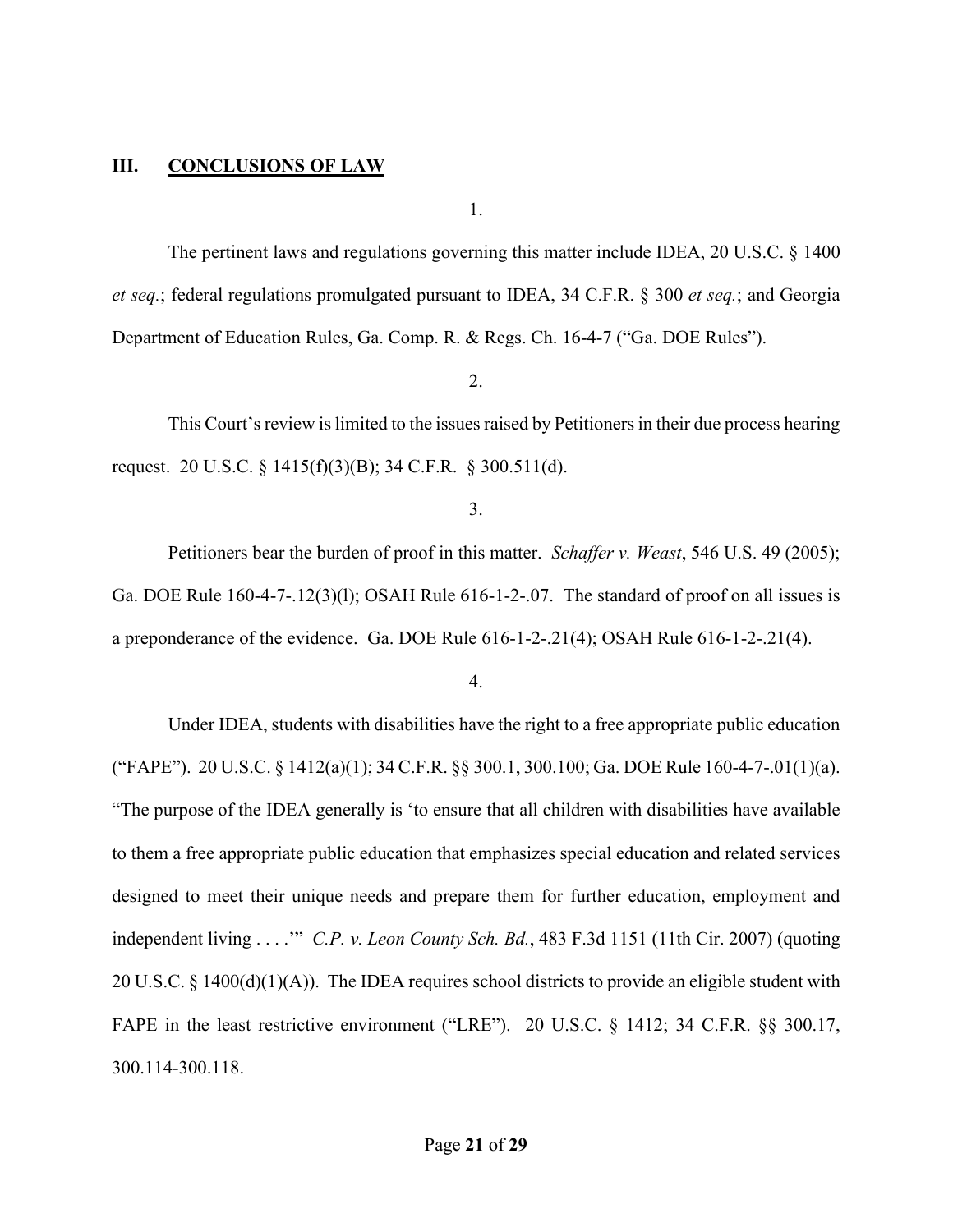The United States Supreme Court developed a two-part inquiry to determine whether a school district has provided FAPE: "First, has the State complied with the procedures set forth in the Act? And second, is the individualized education program developed through the Act's procedures reasonably calculated to enable the child to receive educational benefits?" *Bd. of Educ. of Hendrick Hudson Cent. Sch. Dist. v. Rowley*, 458 U.S. 176, 206-07 (1982). "This standard, … has become known as the *Rowley* 'basic floor of opportunity' standard." *C.P.*, 483 F.3d at 1153 (citing *JSK v. Hendry County Sch. Bd.*, 941 F.2d 1563, 1572-73 (11th Cir. 1991)); *see Draper v. Atlanta Indep. Sch. Sys.*, 518 F.3d 1275, 1280 (2008).

# 6.

Regarding the first inquiry, the Eleventh Circuit has held that "violation of any of the procedures of the IDEA is not a per se violation of the Act." *Weiss v. Sch. Bd.,* 141 F.3d 990, 996 (11th Cir. 1998). Therefore, not all procedural breaches are IDEA violations. Indeed, FAPE is only denied if the procedural inadequacy (1) impeded the child's right to FAPE; (2) significantly impeded the parent's opportunity to participate in the decision-making process regarding the provision of FAPE to the parent's child; or (3) caused a deprivation of educational benefit. 20 U.S.C. § 1415(f)(3)(E)(ii); 34 C.F.R. § 300.513(a).

## 7.

Under *Rowley*, a student with a disability "is only entitled to *some* educational benefit; the benefit need not be maximized to be adequate." *Devine v. Indian River County Sch. Bd.*, 249 F.3d 1289, 1292 (11th Cir. 2001) (emphasis added); *Loren F. v. Atlanta Indep. Sch. Sys.*, 349 F.3d 1309, 1312 (11th Cir. 2003) (ruling FAPE "need only be an education that is specifically designed to meet the child's unique needs, supported by services that will permit him to benefit from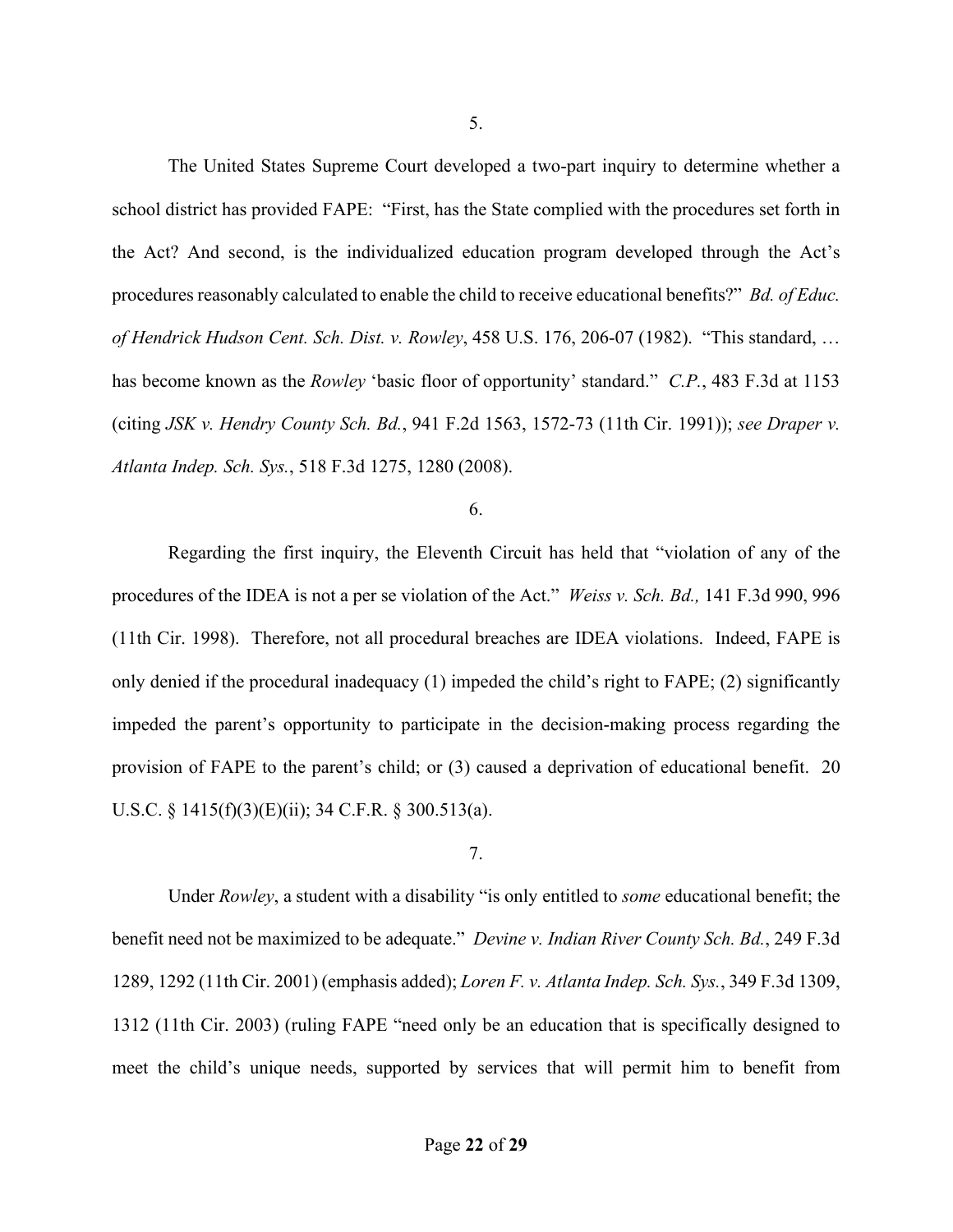instruction."); *see Rowley*, 458 U.S. at 197 n.21.

8.

Moreover, the Eleventh Circuit has held that an "appropriate education" under IDEA "means 'making measurable and adequate gains *in the classroom*.'" *L.G. ex. rel. B.G. v. Sch. Bd. of Palm Beach County*, 255 Fed. Appx. 360 (11th Cir. 2007) (quoting *JSK*, 941 F.2d at 1573 (emphasis added)). The Eleventh Circuit "has specifically held that generalization across settings is not required to show an educational benefit. 'If "meaningful gains" across settings means more than making measurable and adequate gains in the classroom, they are not required by IDEA or *Rowley*.'" *Devine*, 249 F.3d at 1293 (quoting *JSK*, 941 F.2d at 1573); *see also M.W. v. Clarke County Sch. Dist.*, 2008 U.S. Dist. LEXIS 75278 (M.D. Ga. 2008) (finding parent training and home behavioral plan only required as "related services" under IDEA to the extent necessary to allow the child to progress *in the classroom*) (emphasis in original). In order to satisfy its duty to provide FAPE to a disabled child, a school district must provide "personalized instruction with sufficient support services to permit the child to benefit educationally from that instruction." *WC v. Cobb Cnty. Sch. Dist.*, 407 F. Supp. 1351, 1359 (N.D. Ga. 2005).

#### A. **Eligibility**

#### 9.

To be eligible under IDEA, a "child with a disability" must "need special education and related services" as a result of her disabling condition. 20 U.S.C.  $\S 1401(3)(A)$ ; 34 C.F.R.  $\S 300.8$ . In *Durbrow v. Cobb Cty. Sch. Dist.*, 887 F.3d 1182, 1193 (11th Cir. 2018), the Eleventh Circuit held that "to establish an entitlement to FAPE, a student . . . must show (1) that her [disability] adversely affects her academic performance; and (2) 'by reason thereof,' [she] *needs* special education. *See* 20 U.S.C. §1401(3)(A)(ii). In *Durbrow*, the student could "not demonstrate a need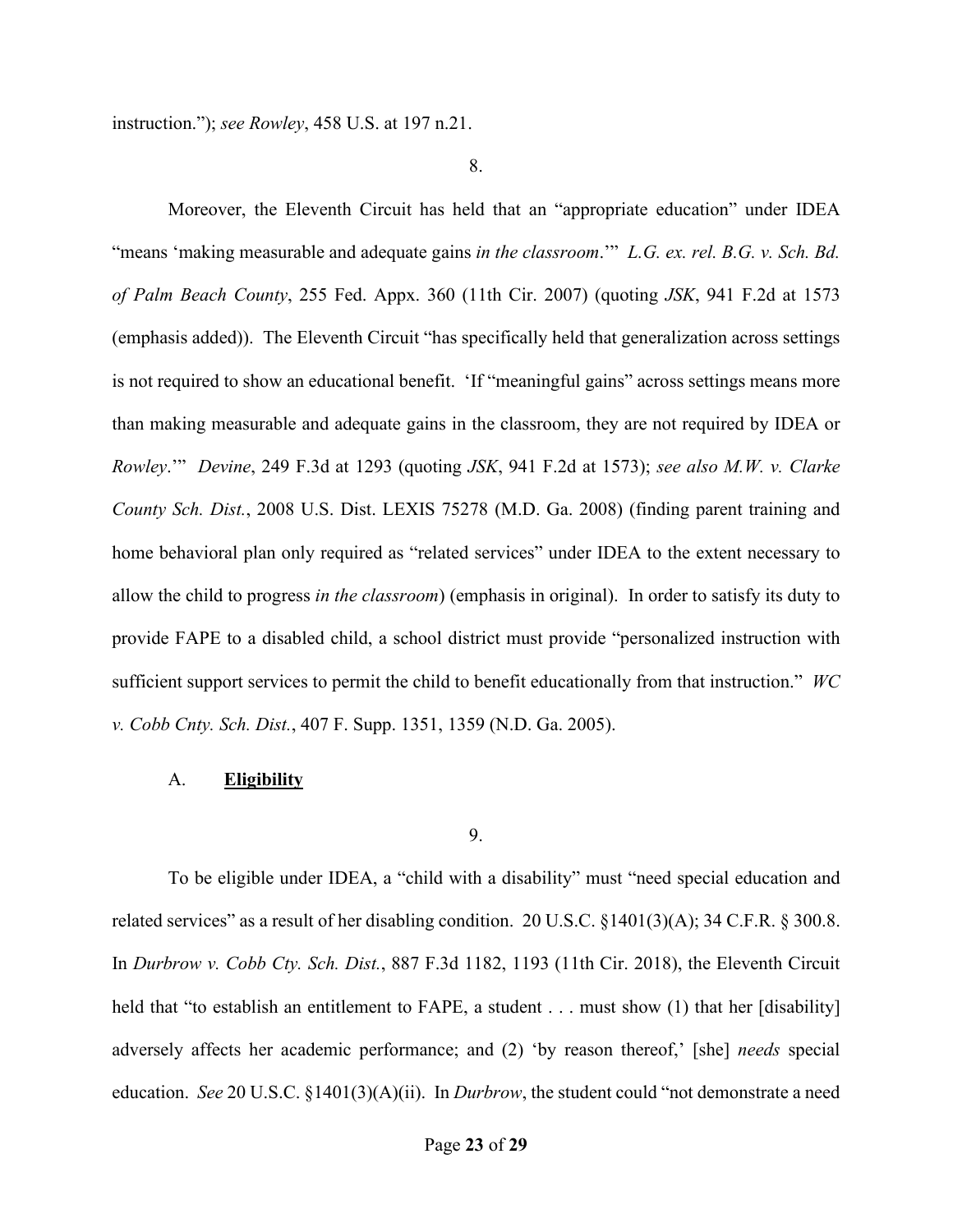for special education" even though he suffered from ADHD, because the student's "overall academic performance ranged from mediocre to extraordinary." *Durbrow*, 887 F.3d at 1194. "[N]either the IDEA nor the federal regulations define the term . . . 'adverse effect on educational performance,' leaving it to each State to give substance to [this term]." *J.D. ex rel. J.D. v. Pawlet Sch. Dist.*, 224 F.3d 60, 66 (2d Cir. 2000).

#### 10.

In order to determine whether an adverse effect occurred, courts have reviewed a variety of aspects of the student's education. A school district must "[d]raw upon information from a variety of sources, including aptitude and achievement tests, parent input, and teacher recommendations. . . ." 34 C.F.R. § 300.306(c); *Durbrow*, 887 F.3d at 1193-94. One purpose of a FAPE is to "ensure access . . . to the general curriculum so that the child can meet the educational standards within the jurisdiction of the public agency that apply to all children. 34 C.F.R. § 300.39(b)(3)(ii). "Regular examinations are administered, grades are awarded, and yearly advancement to higher grade levels is permitted for those children who attain an adequate knowledge of the course material. The grading and advancement system thus constitutes an important factor in determining educational benefit." *Rowley*, 458 U.S. at 203.

## 11.

As discussed herein, when enrolled in FCSD, accessed the general education curriculum without the need for special education instruction. She made good grades, met grade level standards on statewide assessments, and demonstrated grade level progress on benchmark assessments. At the end of fourth grade, her reading level was approximately at a seventh-grade level. Her DIBELS scores showed progress in oral reading fluency over the school year. made progress, despite her performance being affected by the use of a timer. . . 's anxiety was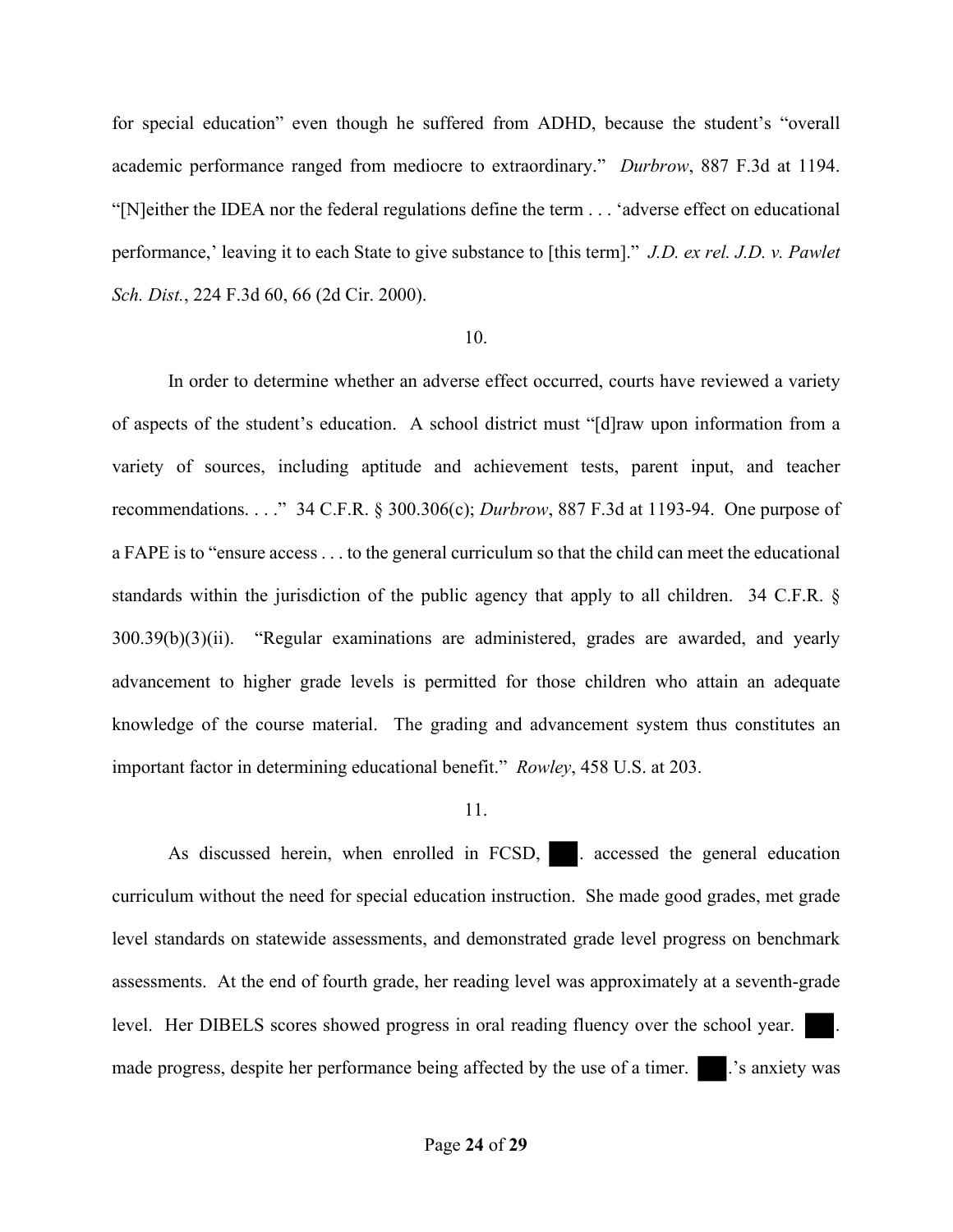being addressed by support from the school counselor. . . . . performed at this level without specialized instruction. Even after two months with no math instruction in the third grade, performed at grade level and made progress in math.

## 12.

A student is unlikely to require special education if: (1) the student meets academic standards; (2) teachers do not recommend special education for the student; (3) the student does not exhibit unusual or alarming conduct warranting special education; and (4) the student demonstrates the capacity to comprehend course material. *Durbrow*, 887 F.3d at 1193-94; *see D.K. v. Abington Sch. Dist.*, 696 F.3d 223, 251 (3d Cir. 2012); *Alvin Indep. Sch. Dist. v. A.D.*, 503 F.3d 378, 383 (5th Cir. 2007); *Bd. of Educ. of Fayette Cty. v. L.M.*, 478 F.3d 307, 313-14 (6th Cir. 2007). In *Durbrow*, even though the student displayed some weaknesses, the student was not readily amenable to special education remediation, had the capacity to comprehend "general curriculum" course material, and did not need special education. 887 F.3d at 1193-94; 34 C.F.R. §§ 300.306(c), 300.39(b)(3)(ii). Furthermore, the court in *Durbrow* found it to be "significant" that "none of [the student's] teachers testified that special education was appropriate for him." *Durbrow*, 887 F.3d at 1194 ("Since none of his teachers or counselors thought that he needed special education, [the student] was less likely to qualify as a 'child with a disability.'"). Here, none of the teachers at thought that special education was appropriate for

## B. **Reimbursement for Private Placement**

13.

The Supreme Court established a two-part test for plaintiffs seeking reimbursement for the costs of a unilateral private placement under IDEA. *L.G. ex. rel. B.G.*, 255 Fed. Appx. at 365-66. "First, the parents seeking reimbursement must show by a preponderance of the evidence that the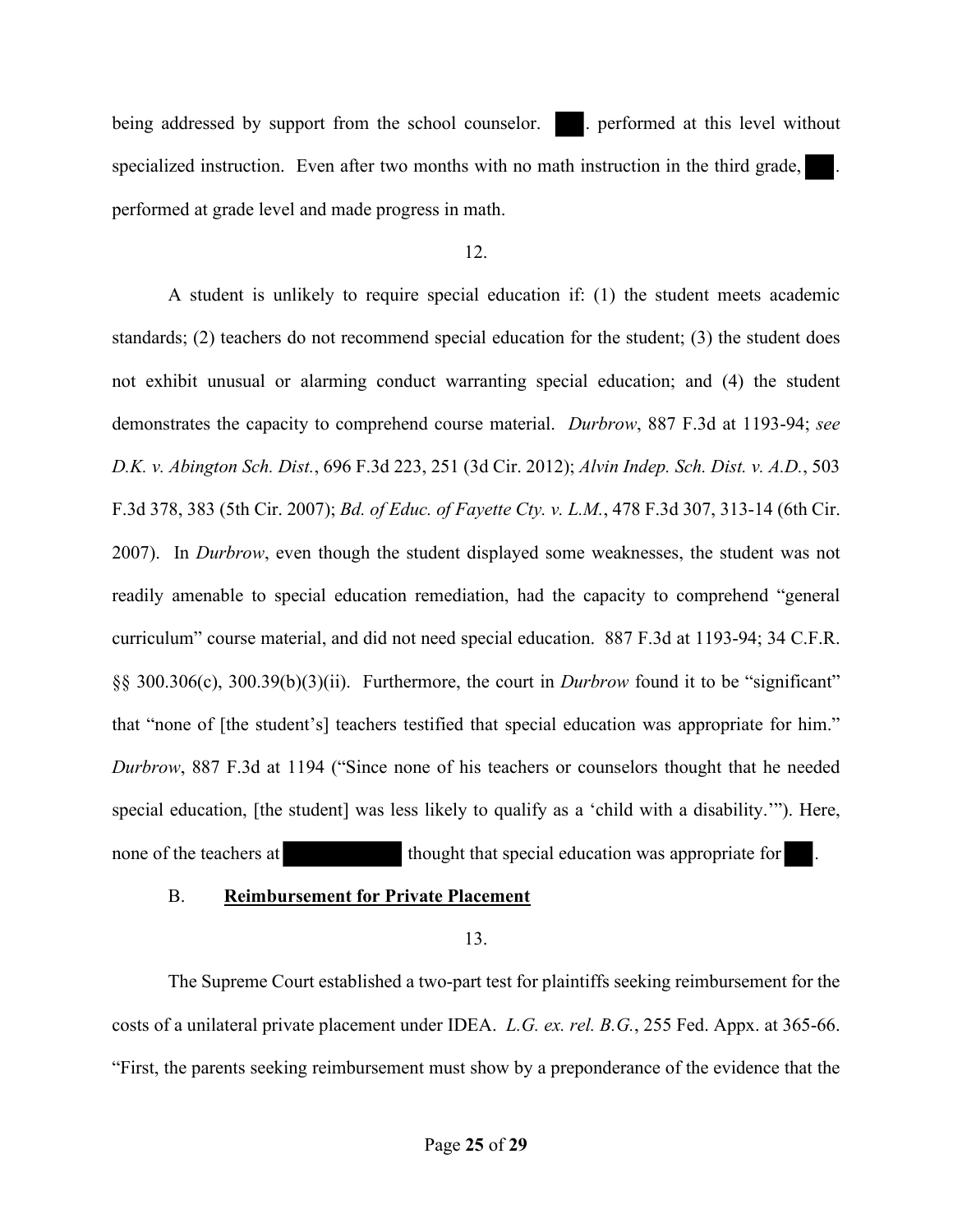school district has failed to offer a free appropriate public education to the student." *Id.* (citing *Schaffer v. Weast*, 546 U.S. at 62; *Sch. Comm. of Burlington v. Dep't of Educ. of Mass.*, 471 U.S. 359, 370 (1985)). If the parents prove that a school district denied FAPE, they must then prove that their alternative private school placement was proper under the IDEA. *Id*.; 34 C.F.R. § 300.148(c).

## 14.

Although the court sympathizes with the Petitioners and appreciates the enormous sacrifices that  $\blacksquare$  's parents have made and the heavy burdens that they have borne on behalf of their daughter, the court is obligated to apply the law as Congress has written it and as the courts in this circuit have interpreted it. In so doing, the court concludes that Petitioners did not prove that the School District failed to offer . a free appropriate public education. The evidence in the record shows that while in the public-school setting,  $\blacksquare$ . made adequate gains in the classroom.

#### 15.

The court does not dispute that Woodward Academy offers an impressive program for children with higher abilities who also have learning disabilities in reading, math, and written expression. However, the evidence does not show that a private placement is *necessary* for . to receive educational benefit. According to Woodward's own academic records, e.g. was already reading on grade level when she arrived at Woodward upon leaving FCSD. While Woodward Academy uses the Orton-Gillingham Approach, the evidence shows that similar structured, research-based instructional programs and strategies are available at FCSD. *See D.G. v. Cooperstown Cent. Sch. Dist.*, 4269127 (N.D.N.Y. 2010) (finding that the school district's reading programs were sufficient where they were research based and multisensory and would have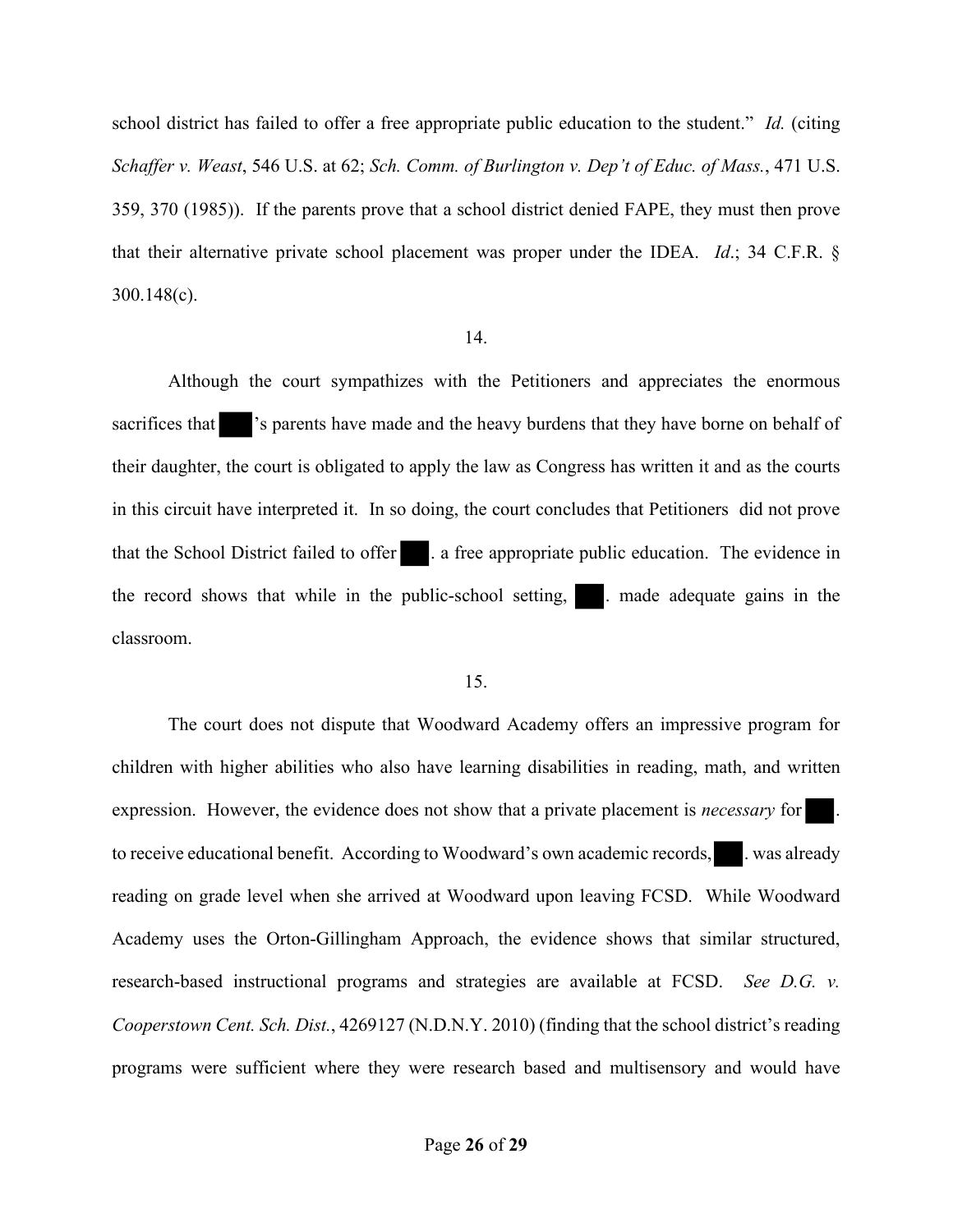conferred an educational benefit to a student with dyslexia, even if the parent preferred a different methodology). Petitioners argue that Woodward can meet needs that FCSD allegedly could not; however, the parents are paying for an outside tutor and have contracted for private occupational therapy services, in addition to the instruction . receives while enrolled at Woodward.

16.

The evidence shows that  $\blacksquare$ . is not receiving specialized instruction at Woodward. The Woodward program includes chunking assignments, Learning Ally, and the use of graphic organizers. These services, however, are accommodations, not specialized instruction. Such accommodations are consistent with the recommendations that the Section 504 made, which the Parents rejected. Ex. R-24. The math tutoring that . receives outside of the school day is not part of a specialized instructional program.

17.

The court concludes that FCSD offered FAPE to . Accordingly, it is not necessary to

decide whether the placement at Woodward was proper under IDEA.

[T]his subchapter does not require a local educational agency to pay for the cost of education, including special education and related services, of a child with a disability at a private school or facility if that agency made a free appropriate public education available to the child and the parents elected to place the child in such private school or facility.

20 U.S.C. §1412(a)(10)(C); *see* Lewis M. Wasserman, *Reimbursement to Parents of Tuition and Other Costs Under the Individuals with Disabilities Education Improvement Act of 2004*, 21 ST. JOHN'S J.L.COMM. 171, 188 n.93 (2006) ("Where the tribunal determines that a FAPE was offered, the parents' case is effectively over and analysis of the merits of the unilateral placement and the equities will not ordinarily be required . . . .").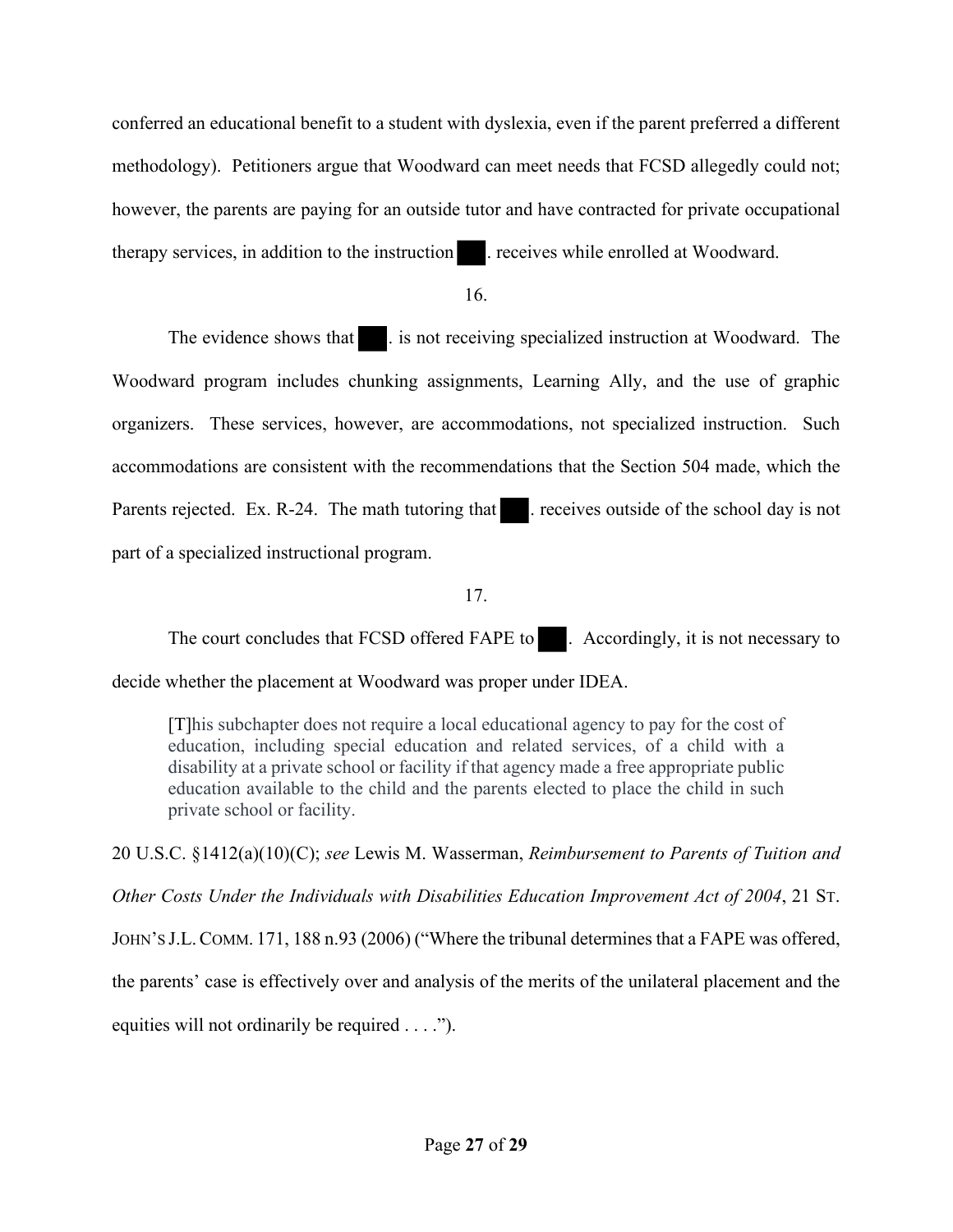## C. **Reimbursement for Private Evaluation**

18.

.'s parents are not entitled to reimbursement for the private evaluation by Dr. Stuart. Reimbursement is not warranted because Petitioners failed to prove that the School District denied

. a FAPE.

## 19.

Furthermore, the record shows that Petitioners never requested an occupational therapy evaluation from FCSD. Petitioners allege that .'s dysgraphia diagnosis gave FCSD notice that occupational therapy is an area of suspected need, giving rise to an obligation to evaluate. However, ...'s fine motor, visual motor, and sensory processing needs as assessed by psychologists showed to be functioning in the average range. Tr. 605, 810-11, 1011. Accordingly, the School District is not obligated under IDEA to reimburse .'s parents for the cost of the occupational therapy evaluation or occupational therapy services.

## 20.

This Court finds that **...** . made appropriate educational progress, and Respondent met its legal obligation to provide . with FAPE in the LRE. Therefore, Petitioners are not entitled to the reimbursement they seek of costs and expenses of Woodward for the 2019-2020 and 2020- 2021 school years. They similarly are not entitled to reimbursement for LMB or for other costs and expenses incurred, such as Dr. Stuart's private evaluation. Petitioners are also not entitled to reimbursement of costs and expenses for Tame the Brain Therapy, math tutoring for 2019-2020, the occupational therapy evaluation, or occupational therapy services.